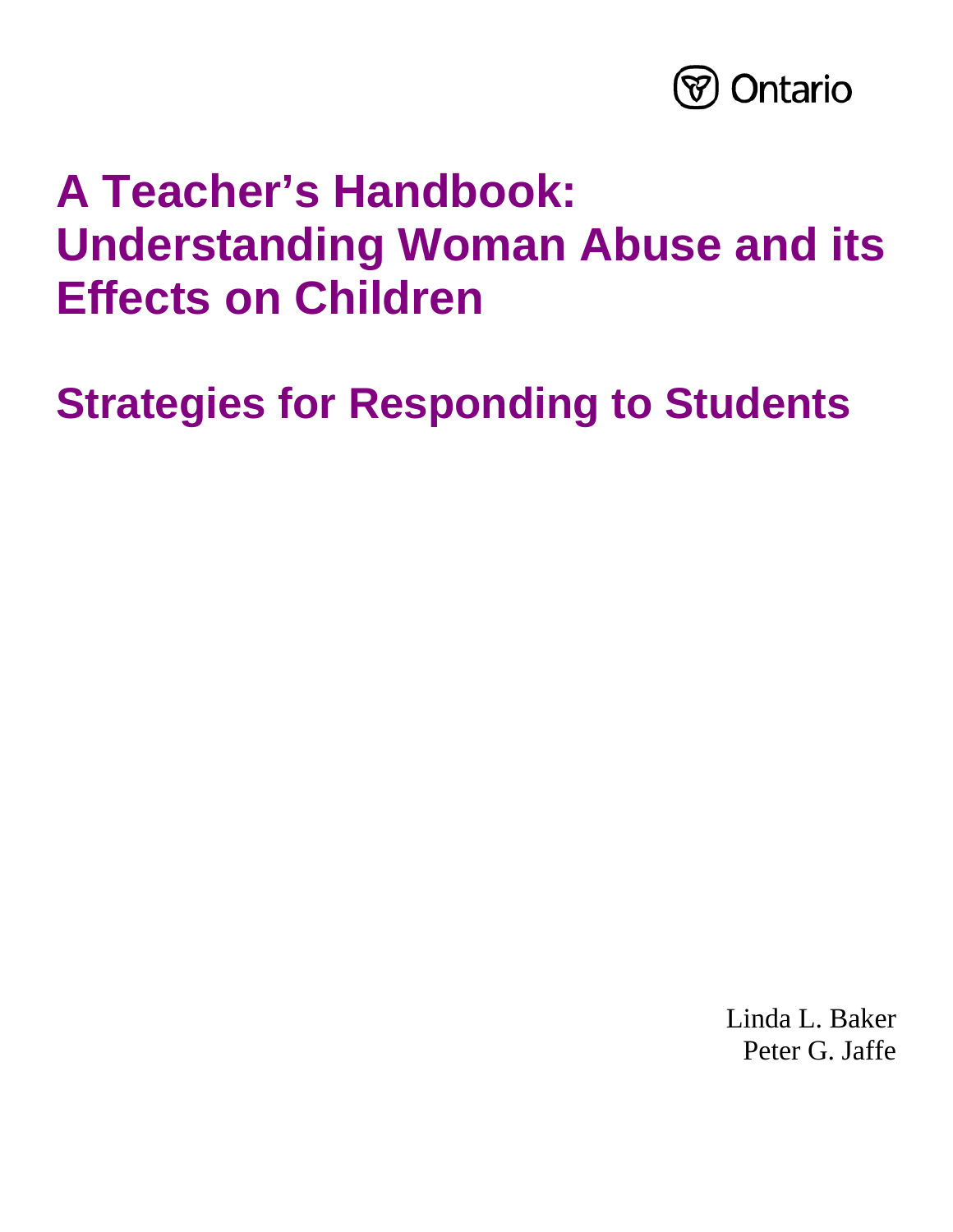## **A Teacher's Handbook: Understanding Woman Abuse and its Effects on Children INDEX**

| The Importance of this Topic               |
|--------------------------------------------|
|                                            |
|                                            |
|                                            |
|                                            |
|                                            |
|                                            |
|                                            |
|                                            |
| <b>Responding When Students Display</b>    |
|                                            |
|                                            |
|                                            |
| When a Parent is a Victim of               |
|                                            |
| <b>Ways to Support a Student Who Makes</b> |
|                                            |
|                                            |
|                                            |
|                                            |
|                                            |
|                                            |
|                                            |
|                                            |
|                                            |

The views expressed herein are those of the Centre for Children and Families in the Justice System and do not necessarily reflect those of the Ontario Women's Directorate or the Government of Ontario.

#### **Authors & Associations:**

*Centre for Children & Families in the Justice System Linda L. Baker, Ph.D.* 

> *Centre for Research on Violence Against Women and Children Peter G. Jaffe, Ph.D.*

*Adapted from: Baker, L., Jaffe, P., Carter, S. & Ashbourne, L. (2002). Children Exposed to Domestic Violence: A Teacher's Handbook to Increase Understanding and Improve Community Responses. London, ON: Centre for Children & Families in the Justice System* 

#### **How to Order:**

This handbook can be obtained from the Centre for Children & Families in the Justice System online at: www.lfcc.on.ca

#### **Or write to:**

Centre for Children & Families in the Justice System 254 Pall Mall Street, 2Floor London, ON N6A 5P6

**Or call:** 

**(**519-679-7250 x 206**)** 

**Or email:** 

pubs@lfcc.on.ca

**The content of this handbook cannot be reproduced for publication without the written permission of the Centre for Children & Families in the Justice System.** 

**Copyright ©2006 Centre for Children & Families in the Justice System** 

**ISBN # …………………………….**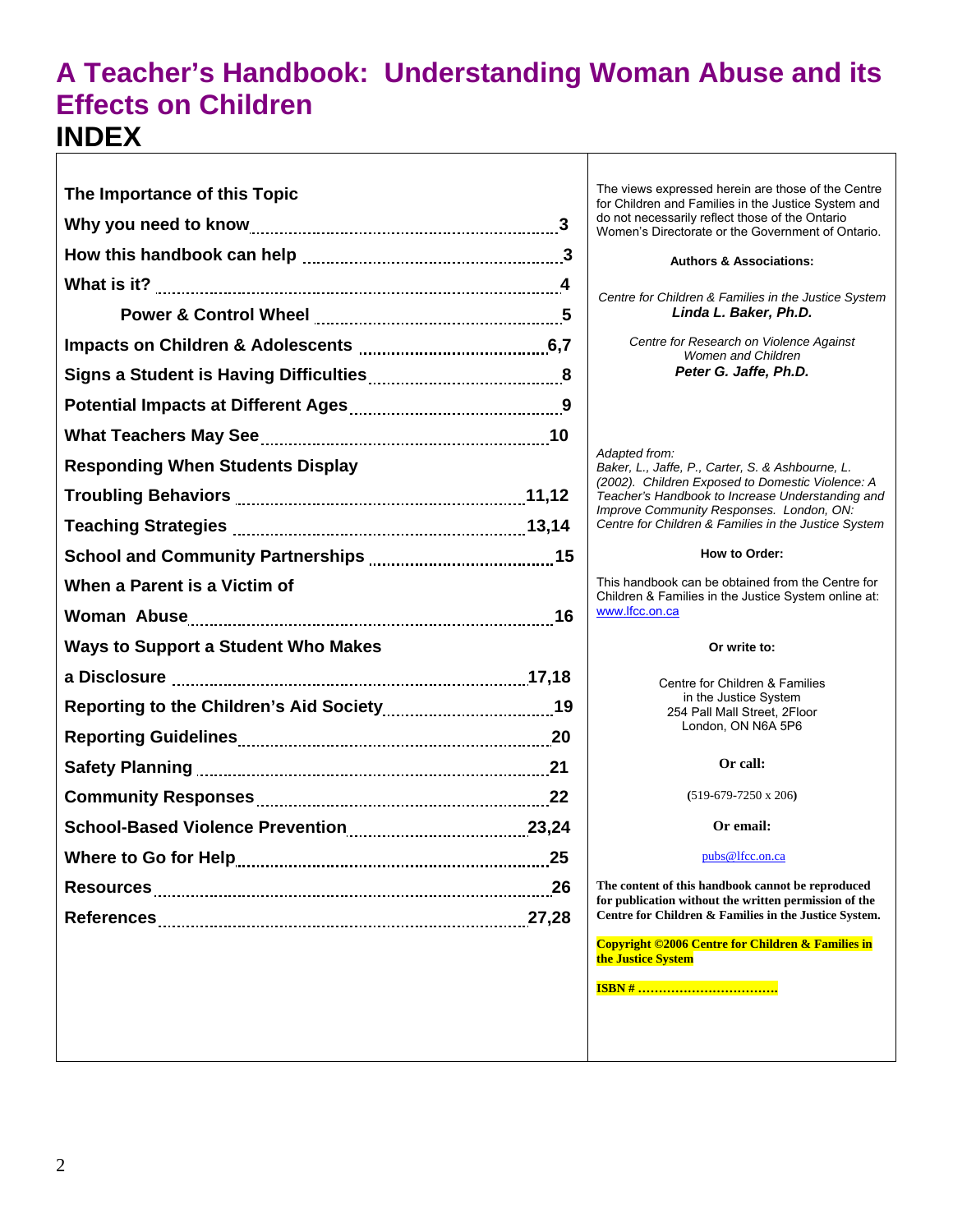# **The Importance of this Topic**

## **Why you need to know**

Each year, children and adolescents are exposed to violence in their homes, schools, neighborhoods, and through the media.<sup>1, 2, 3, 4</sup> A significant proportion of these young people are exposed to woman abuse - abusive behavior used by an intimate partner to control and dominate a woman. Students touched by this form of violence often experience short and long term impacts that may affect their adjustment at school.

- Children and adolescents living with woman abuse are at risk for increased emotional and behavioral problems, $4, 5$  including increased violent behavior. $6, 7, 8$ They are also at increased risk of experiencing emotional or physical abuse.<sup>5, 6, 9</sup> These difficulties may compromise their availability for learning and their capacity to get along with others at school.
- Early identification of difficulties can lead to earlier and more effective support and intervention for young people and their families. Teachers are in an ideal position to identify when a student is having difficulty.
- School-based interventions and prevention initiatives can reduce risk and increase protective factors for students. Teachers may be the caring adults who make a difference in the lives of students experiencing difficulties at home.

# **How this handbook can help**

This handbook contains information that will help you:

- learn about woman abuse and its impact on children and adolescents;
- recognize the signs that students may display when they are having difficulties. These signs may occur for a variety of reasons, including woman abuse;
- learn ways to support students and deal with challenging behaviors in school;
- offer support and information about resources to mothers who may be victims of woman abuse.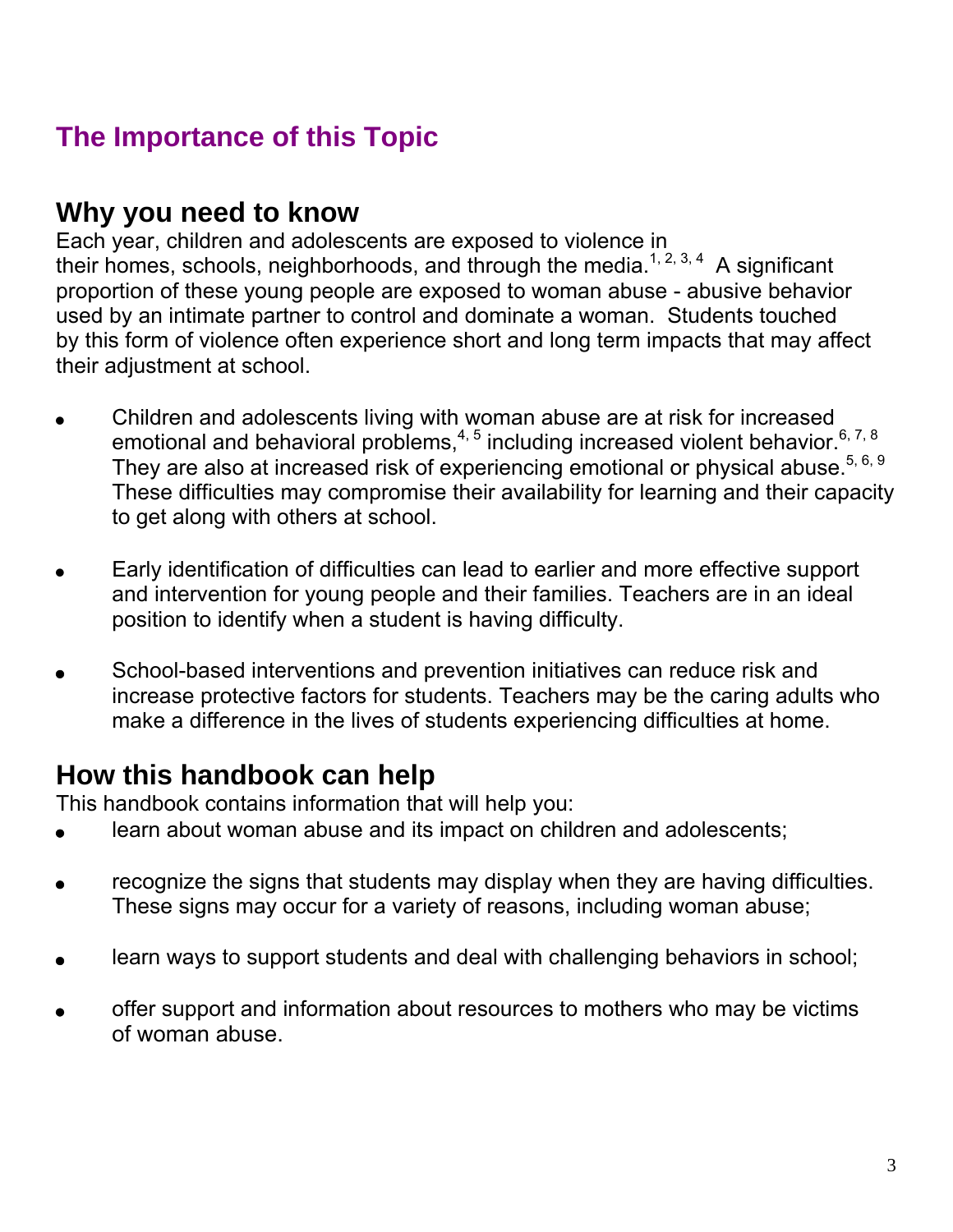# **What is it?**

# **Understanding woman abuse helps us support affected students. Woman Abuse...**

- $\Rightarrow$  occurs in all age, racial, socioeconomic, educational, occupational and religious groups;
- $\Rightarrow$  occurs within an intimate relationship;
- Ö typically involves repetitive behavior including different types of abuse − physical assault, psychological, emotional and economic abuse, and use of children (see Power and Control Wheel, page 5);
- $\Rightarrow$  can involve severe forms of violence that result in serious injuries ;<sup>10</sup>
- $\Rightarrow$  is used to intimidate, humiliate or frighten victims as a systematic way of maintaining power and control over them;
- $\Rightarrow$  is abusive behavior that in most cases is learned (e.g., abusive behavior modeled in family of origin; abusive behavior rewarded − gets desired results for perpetrator);
- $\Rightarrow$  **is caused by the perpetrator** and not by the victim or the relationship;
- $\Rightarrow$  is a criminal offense where actual or threatened physical or sexual force is used;
- $\Rightarrow$  may present increased risk to the victim and children at the time of separation from the abuser;<sup>11</sup>
- $\Rightarrow$  results in victim behavior that is focused on ensuring survival (e.g., minimizing or denying the violence, taking responsibility for the violence, protecting the perpetrator, using alcohol or drugs, self-defense, seeking help, remaining in the abusive relationship).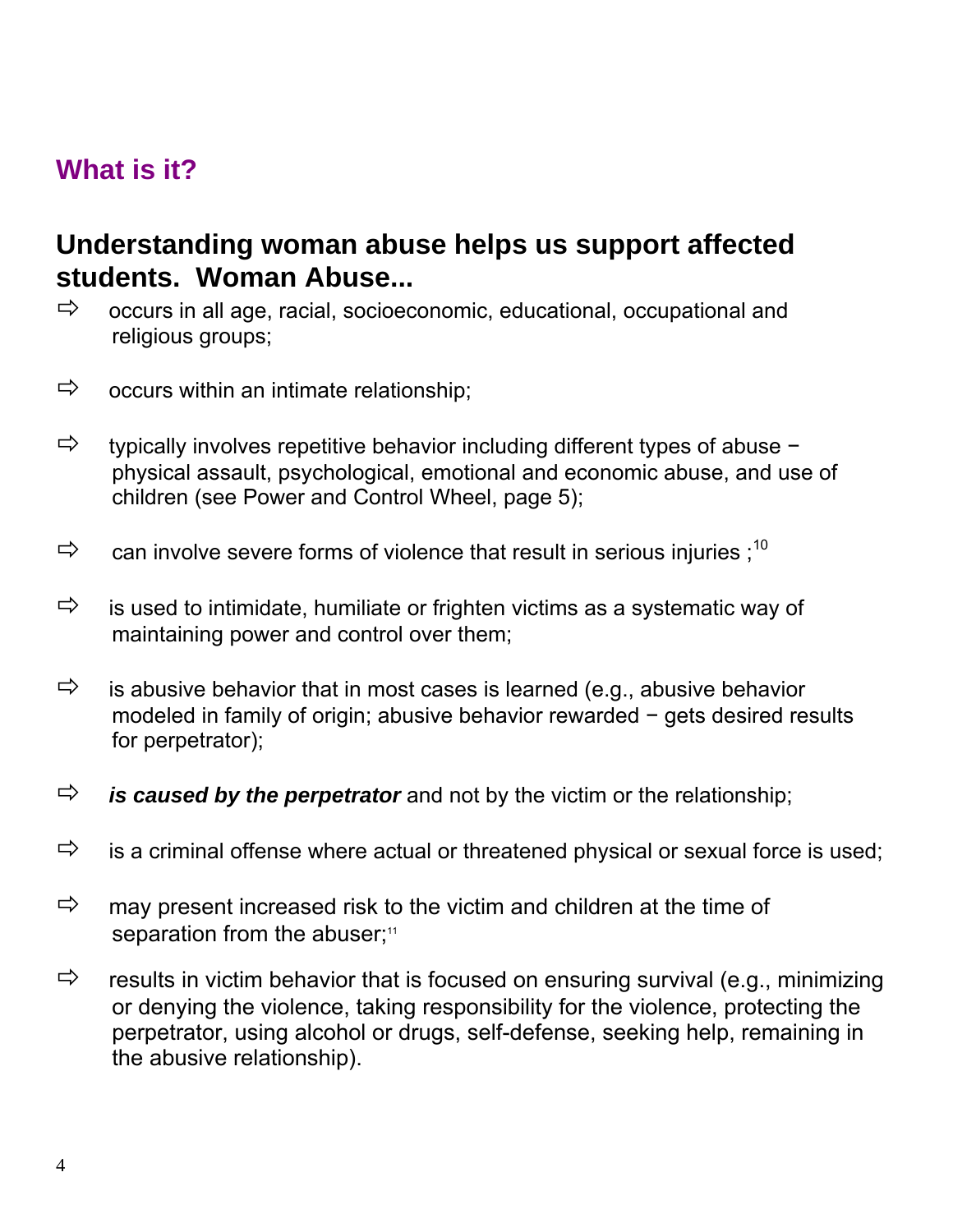# **Power and Control Wheel**



Developed by the *Domestic Abuse Intervention Project,* 202 E. Superior St., Duluth, MN 55802 For more information contact: info@praxisinternational.org or fax: (218)722-1053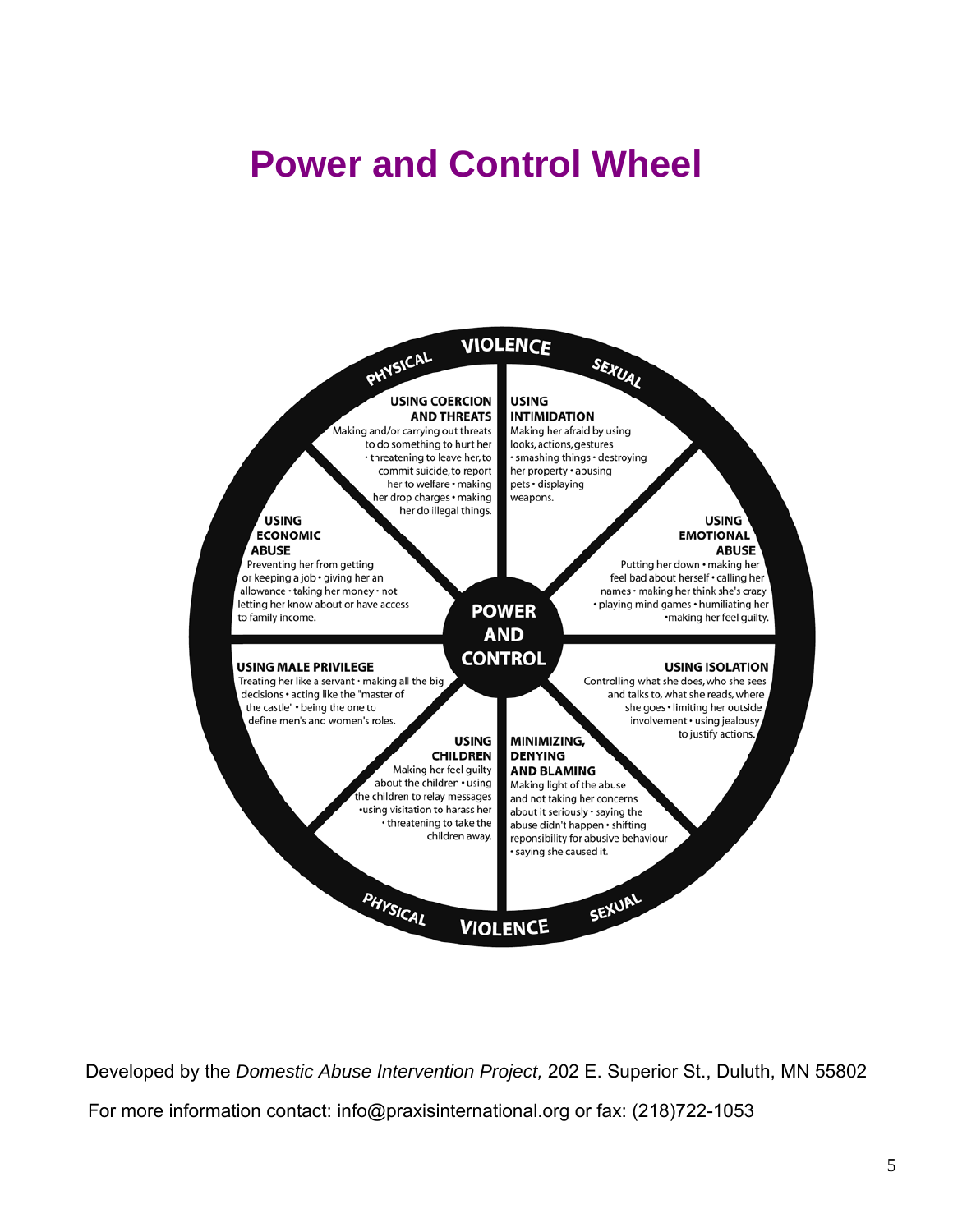# **Impacts on Children and Adolescents**

# **Watching, hearing or later learning of a mother being abused by her partner, threatens young people's sense of stability and security.**

- Children and adolescents may experience increased emotional and behavioral difficulties. $5, 12$
- Some young people who experience difficulties display traumatic stress reactions (e.g., flashbacks, nightmares, intensified startle reactions, constant worry about possible danger).<sup>13</sup>
- Children and adolescents living with domestic violence are at increased risk of experiencing physical injury or childhood abuse (e.g., physical, emotional).<sup>6, 9</sup>
- The perpetrator may use children and adolescents as a control tactic against adult victims.<sup>14</sup> Examples include:
	- $\Rightarrow$  claiming the children's bad behavior is the reason for the assaults on their mother;
	- $\Rightarrow$  threatening violence against children and their pets in front of the victim;
	- $\Rightarrow$  holding them hostage or abducting them in an effort to punish their mother or to gain compliance;
	- $\Rightarrow$  talking negatively to them about their mother.
- Children and adolescents may experience strong ambivalence toward their violent parent: affection coexists with feelings of resentment and disappointment.
- Young people may imitate and learn the attitudes and behaviors modeled when woman abuse occurs.<sup>7, 8</sup>
- Exposure to violence may desensitize children and adolescents to aggressive behavior. When this occurs, aggression becomes part of the "norm" and is less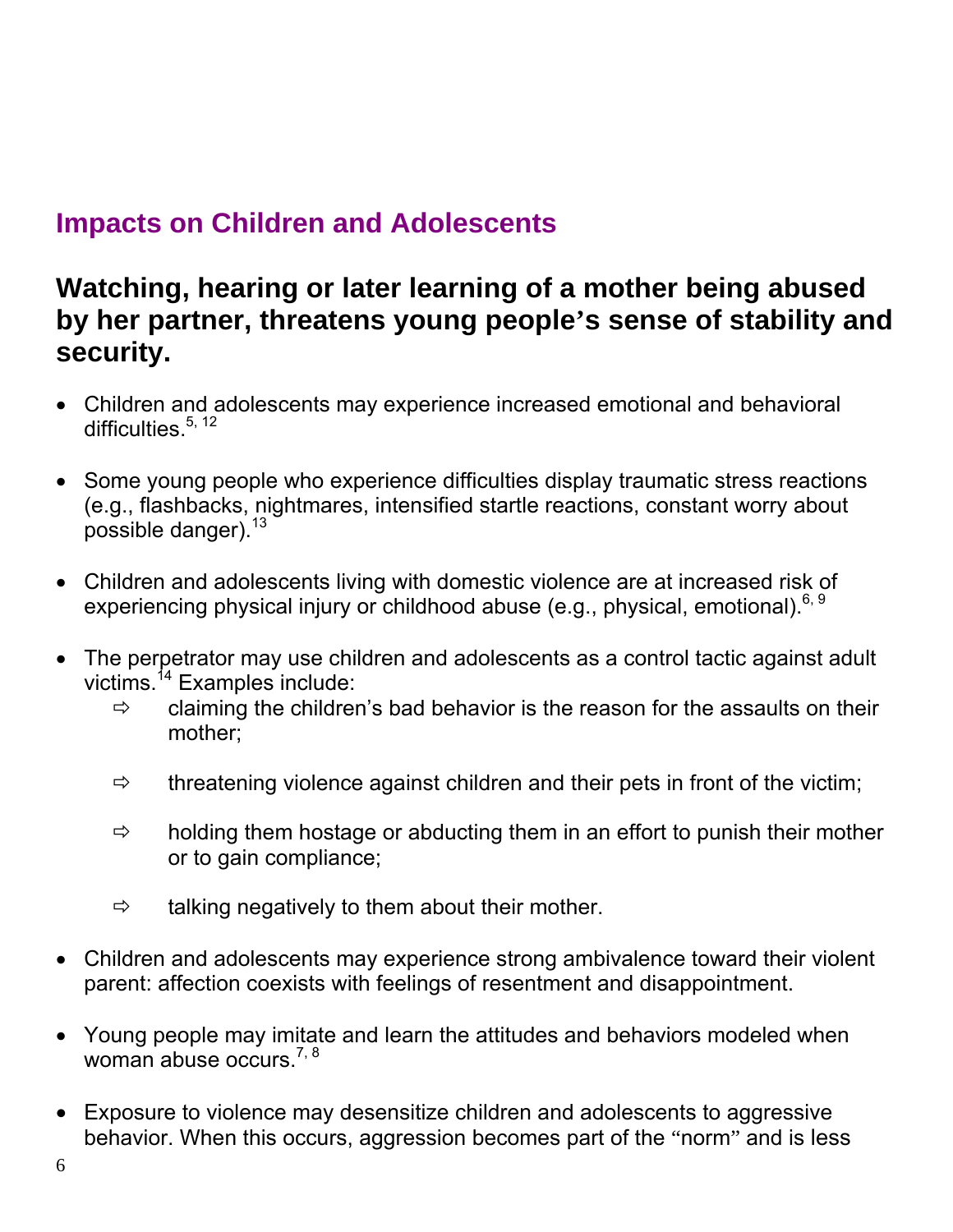# **Impacts on Children and Adolescents (continued)**

**Aborginal students and students whose families are new to Canada are likely to experience the same feelings as other young people living with woman abuse, but they can face additional challenges just as their mothers may experience added barriers to seeking assistance. Issues they may worry about or face include:** 

- Cultural linguistic barriers;
- The visibility of their mother's situation within their community;
- Distrust of social and legal systems (e.g., Children's Aid Society, Police);
- Increased concerns about confidentiality;
- Increased isolation;
- Discrimination.

## **Children and mothers living in rural or remote areas may also experience additional challenges. Issues they may worry about or face include:**

- Increased isolation:
- Difficulty accessing services due to lack of public transportation and long distances to travel;
- The visibility of their situation within their community;
- Increased concerns about confidentiality (e.g., teacher may curl with abusive parent).

**When Aborignal students and new Canadians live in rural or remote areas the barriers are likely to be compounded.**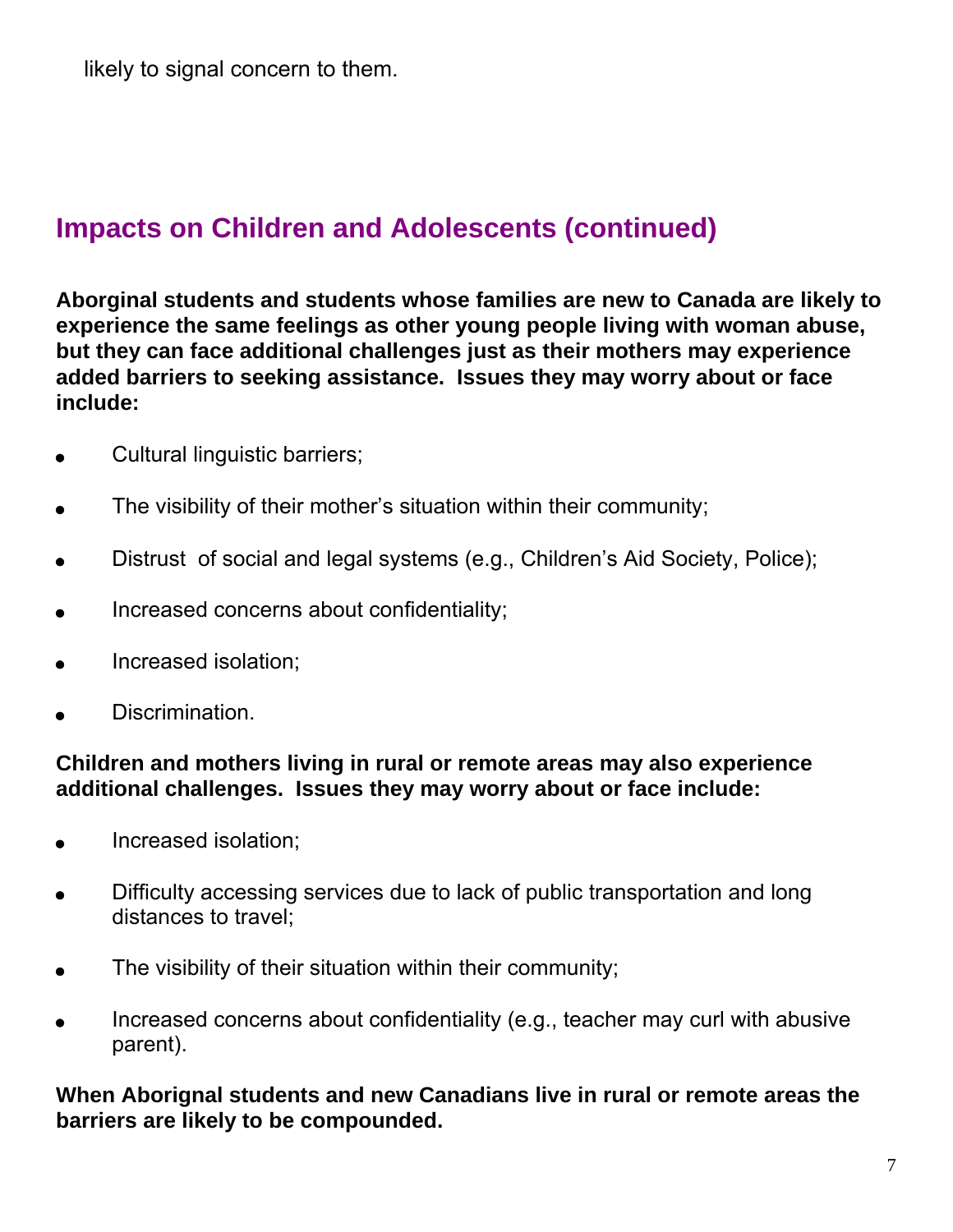# **Signs a Student is Having Difficulties**

## **Students may display some of the following signs when they are living with woman abuse. They may show these problems for other reasons as well (e.g., death of a parent, traumatic event). <sup>15</sup>**

- physical complaints (headaches, stomachaches)
- tiredness
- constant worry about possible danger and/or safety of loved ones
- sadness and/or withdrawal from others and activities
- low self-esteem and lack of confidence, especially for trying new things (including academic tasks)
- difficulty paying attention in class, concentrating on work and learning new information
- outbursts of anger directed toward teachers, peers or self
- bullying and/or aggression directed toward peers in and/or out of the classroom
- stereotyped beliefs about males as aggressors and females as victims

## **In addition to the behaviours listed above, older students may display:**

- suicidal thought and action
- high risk behaviour including criminal activities, alcohol and substance abuse
- school truancy or leaving home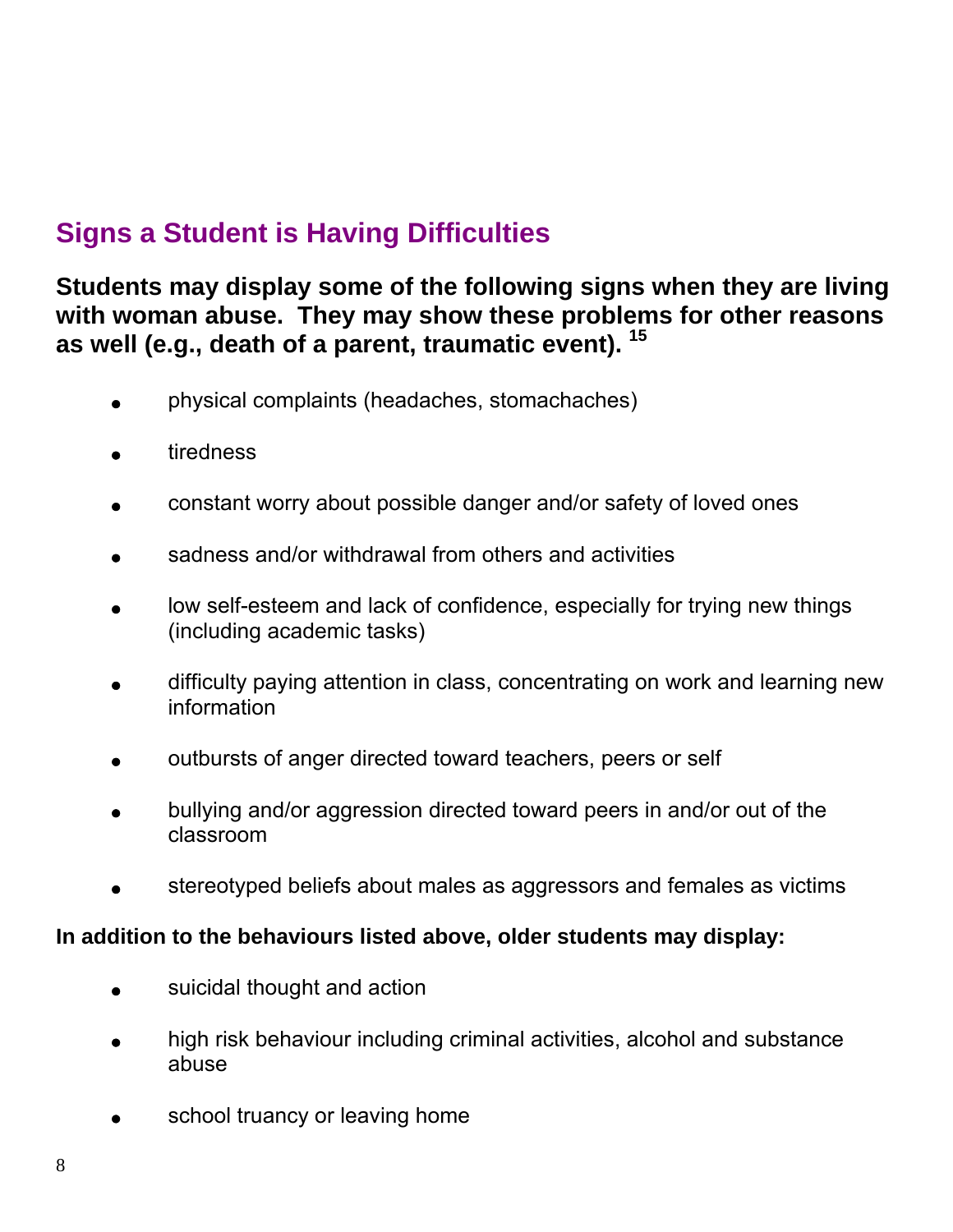dating violence

# **Potential Impacts at Different Ages<sup>25</sup>**

| <b>Key Aspects of Development</b>                                                                             | <b>Potential Impact of Woman Abuse</b>                                                                                                                                               |
|---------------------------------------------------------------------------------------------------------------|--------------------------------------------------------------------------------------------------------------------------------------------------------------------------------------|
| <b>Preschoolers</b>                                                                                           |                                                                                                                                                                                      |
| Learn how to express aggression and $\Rightarrow$<br>anger, as well as other emotions<br>in appropriate ways. | Learn unhealthy ways of expressing anger and<br>aggression; possibly confused by conflicting messages<br>(e.g., what I see vs. what I'm told).                                       |
| Think in egocentric ways. $\Rightarrow$                                                                       | May attribute violence to something they have done.                                                                                                                                  |
| Form ideas about gender roles based on $\Rightarrow$<br>social messages.                                      | Learn gender roles associated with violence and<br>victimization.                                                                                                                    |
| Increased physical independence ⇒<br>(dressing self, etc.)                                                    | Instability may inhibit independence; may see regressive<br>behaviours.                                                                                                              |
| School-aged Children (6 to 11 Years)                                                                          |                                                                                                                                                                                      |
| Increased emotional awareness $⇒$<br>Of self and others.                                                      | More awareness of own reactions to violence at home<br>and of impact on others (e.g., concerns about mother's<br>safety, father being charged).                                      |
| Increased complexity in thinking about right and $\Rightarrow$<br>wrong; emphasis on fairness and intent.     | Possibly more susceptable to adopting rationalizations<br>heard to justify violence (e.g., alcohol causes violence;<br>victim deserved abuse).                                       |
| Academic and social success at school $\Rightarrow$<br>has primary impact on self-concept.                    | Ability to learn may be decreased due to impact of<br>violence (e.g., distracted); may miss positive statements<br>or selectively attend to negatives or evoke negative<br>feedback. |
| Increased same sex identification. $\Rightarrow$                                                              | May learn gender roles associated with intimate partner<br>abuse (e.g., males as prepetrators – females as victims).                                                                 |
| <b>Adolescents</b><br>Increased sense of self and $\Rightarrow$<br>autonomy from family.                      | Family skills for respectful communication and negotiation<br>may be poorly developed due to violence; transition to<br>adolescence may be more difficult for youth and family.      |
| Physical changes brought on by puberty. $\Leftrightarrow$                                                     | May try to physically stop violence; may use increased<br>size to impose will with physical intimidation or<br>aggression.                                                           |
| Increased peer group influence $\Rightarrow$<br>and desire for acceptance.                                    | Possibly more embarrassed by violence at home; may try<br>to escape violence by increasing time away from home;<br>may use maladaptive coping to avoid violence(e.g., drugs).        |
| Dating raises issues of sexuality, intimacy, $\Leftrightarrow$<br>relationship skills.                        | May have difficulty establishing healthy relationships;<br>possibly at greater risk to become involved in dating<br>violence (e.g., boys as abusers, gender role stereotypes).       |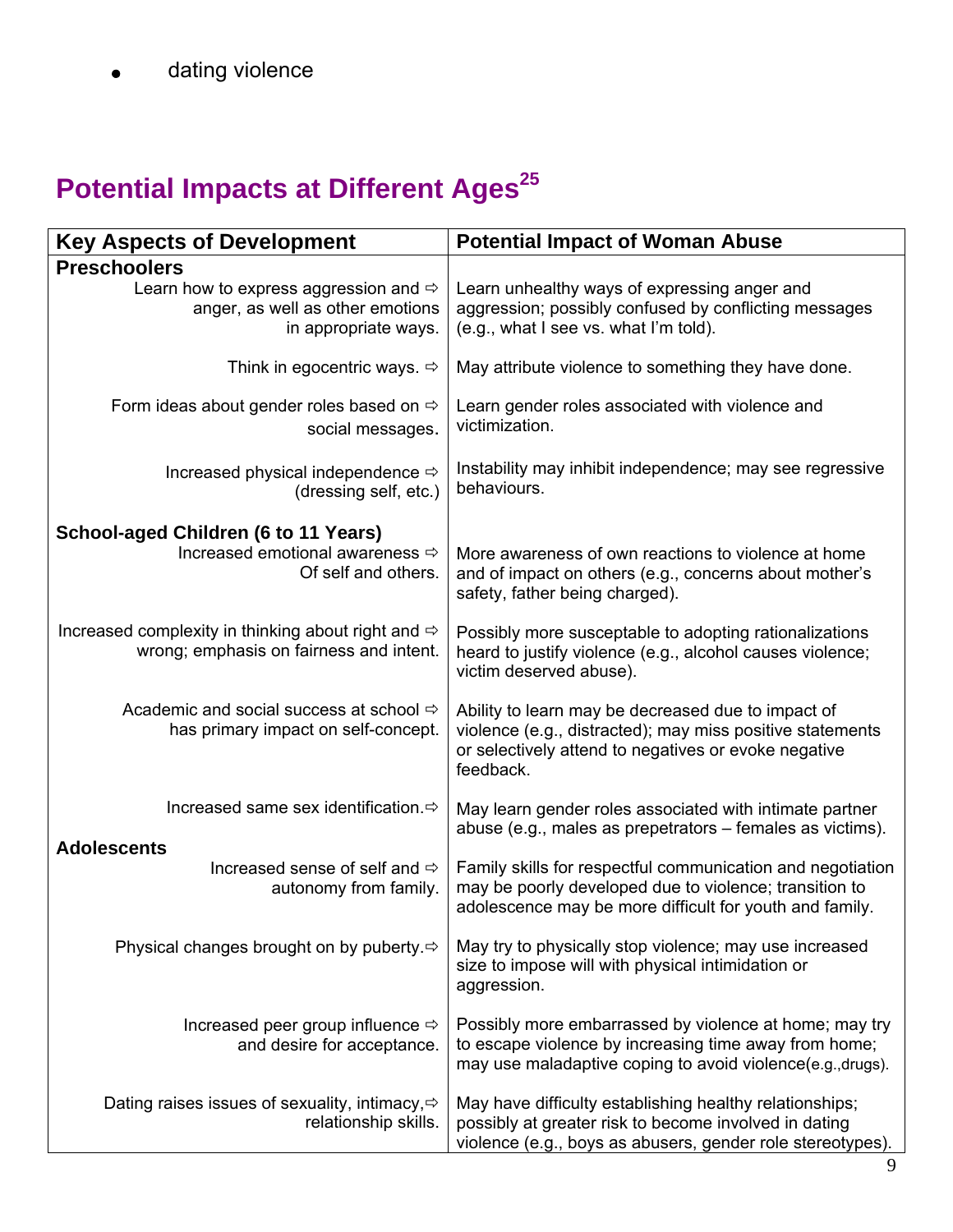# **What Teachers May See**

**The following are actual case examples that illustrate how living with violence can impact the lives of students:** 

#### **Truancy:**

Kevin, age 10, was referred because of truancy. The referral letter queried whether Kevin is developing a school phobia. The school is particularly puzzled by the episodic nature of his truancy and the fact that he comes to school in the morning but runs away during morning recess. During the second interview, Kevin discloses that his father is extremely violent and "beats Mom real bad". Kevin explains that he has to be home some days to make sure his mother is okay. He describes staying outside his house and watching through the window, ready to intervene if his mother needs him.

#### **Preoccupation and Secrecy:**

Scott, age 8, is obviously distressed at supper. Eventually he discloses that his table partner Alex was really upset at school during math. Alex said that his mother left in the middle of the night after his parents had a big fight. Alex woke up in the night to arguing. He said that he saw his father pull his mother by the hair down the stairs. Scott tells his parents that Alex said that he would kill him if he told anyone else. Neither of the boys completed their math.

The next week, Scott tells his parents that Alex was really mad at his mother. Again, during a math assignment, Alex told Scott that his mother was with another guy and she was going to try and take all of Dad's money. Alex also said that his father would never hurt his mother if she was not trying to hurt their family.

#### **Dating Violence:**

Jane, age 15, grew up witnessing repeated violence against her mother. She recalls many times when she and her mother fled to a shelter for safety. She reports that she hates her father and stepfather for how they treated her mother. She is determined not to find herself in a violent relationship. During a court-ordered assessment for truancy, Jane describes being slapped, kicked and knocked to the ground at school by her boyfriend. She explains that it was her fault because she had been speaking to another boy that her boyfriend does not like. Later, she discloses that she no longer sees her female friends because she has to be home in case her boyfriend wants to see her.

#### **Anger and Aggression:**

John, age 13, and his mother are talking with the social service worker from the school. His mother is very concerned about John's verbal disrespect for his female teachers when they reprimand him. He is also physically aggressive toward her when she tells him that he cannot go out with his friends. His mother is surprised by John's actions. She reports that John witnessed his father being violent toward her until he was eight. She describes being very close to her son and proudly tells of a time when he attacked his father with a wooden spoon in an effort to stop him from choking her. She knows John hated his father's violent behaviour and is hurt and puzzled by John's aggression towards her and his teachers.

**Some students may cope by intently focusing on academics, sports or social activities. They describe blocking out the troubling events at home with life at school. These young people**  may appear as if they have not been affected by the domestic violence. It may be more **accurate, however, to view them as children and adolescents whose coping strategies foster**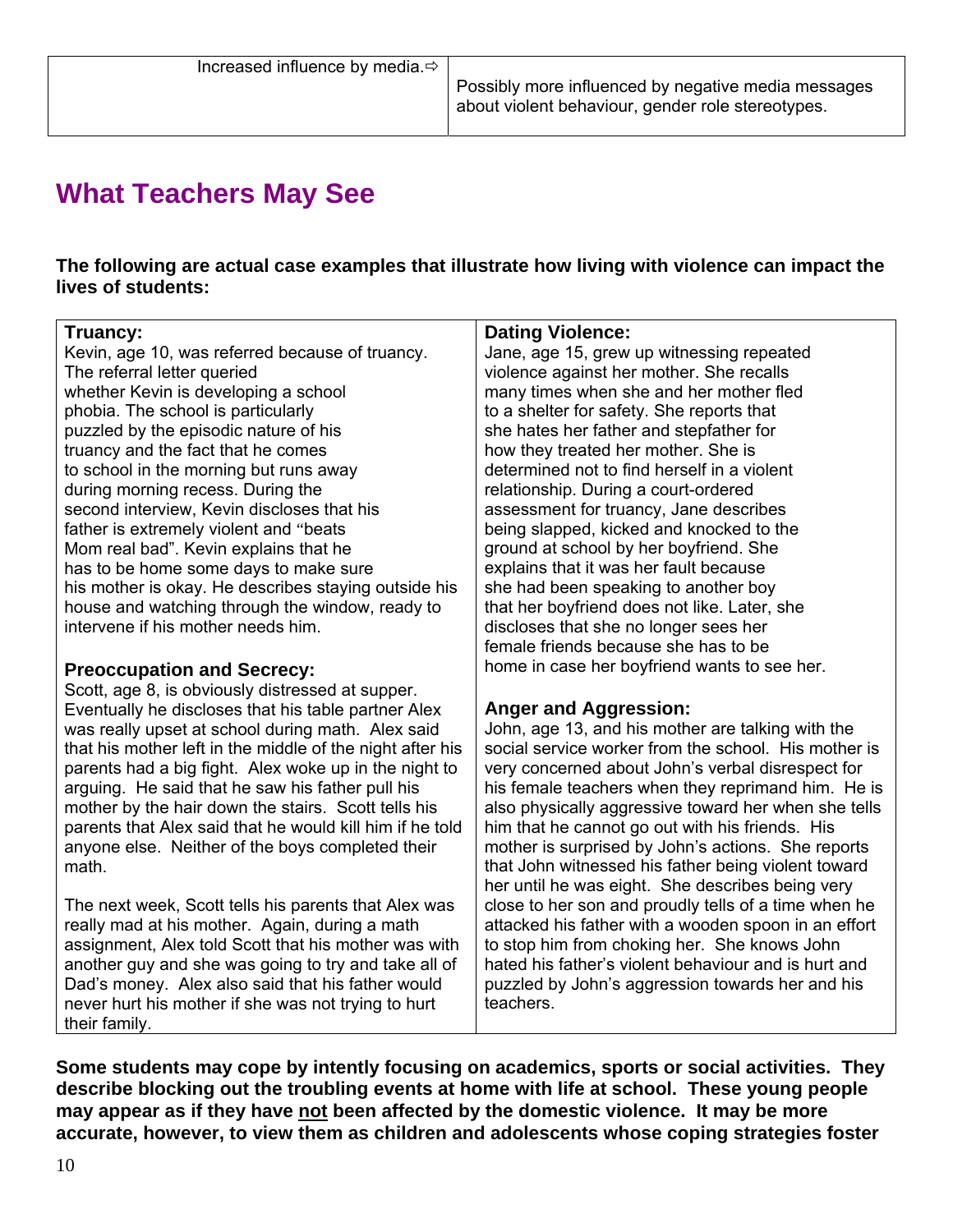# **Responding When Students Display Troubling Behaviours**

**These guidelines are helpful for teachers dealing with troubling behaviors regardless of whether woman abuse is a factor.26**

- **i) Remember there may be a variety of reasons for the student's behavior.** 
	- problems may be explained by a number of factors in the student's life. Exposure to woman abuse is only one possibility.
- **ii) Reassure students and increase their sense of security in school by:** 
	- establishing simple rules and routines so they know what to expect;
	- giving straightforward explanations (where possible) for things that worry them (e.g., sirens, presence of police in school);
	- allowing students to naturally express themselves through talk, play and written assignments.
- **iii) Clarify your concern as it relates to the school and your responsibility to educate. Try not to interpret the behavior, but rather describe it. It may be helpful to consider the following questions:** 
	- What is the problem?
	- When did it start?
	- How often does it occur?
	- Who is affected and in what ways (e.g., failing grades, victimized peers)?
	- What has been tried and how did it work?

## **iii) Consult with the principal or the social service worker at your school.**

• Consultation provides opportunities to obtain support, information about resources and strategies for the classroom and school (e.g., hallways, yard).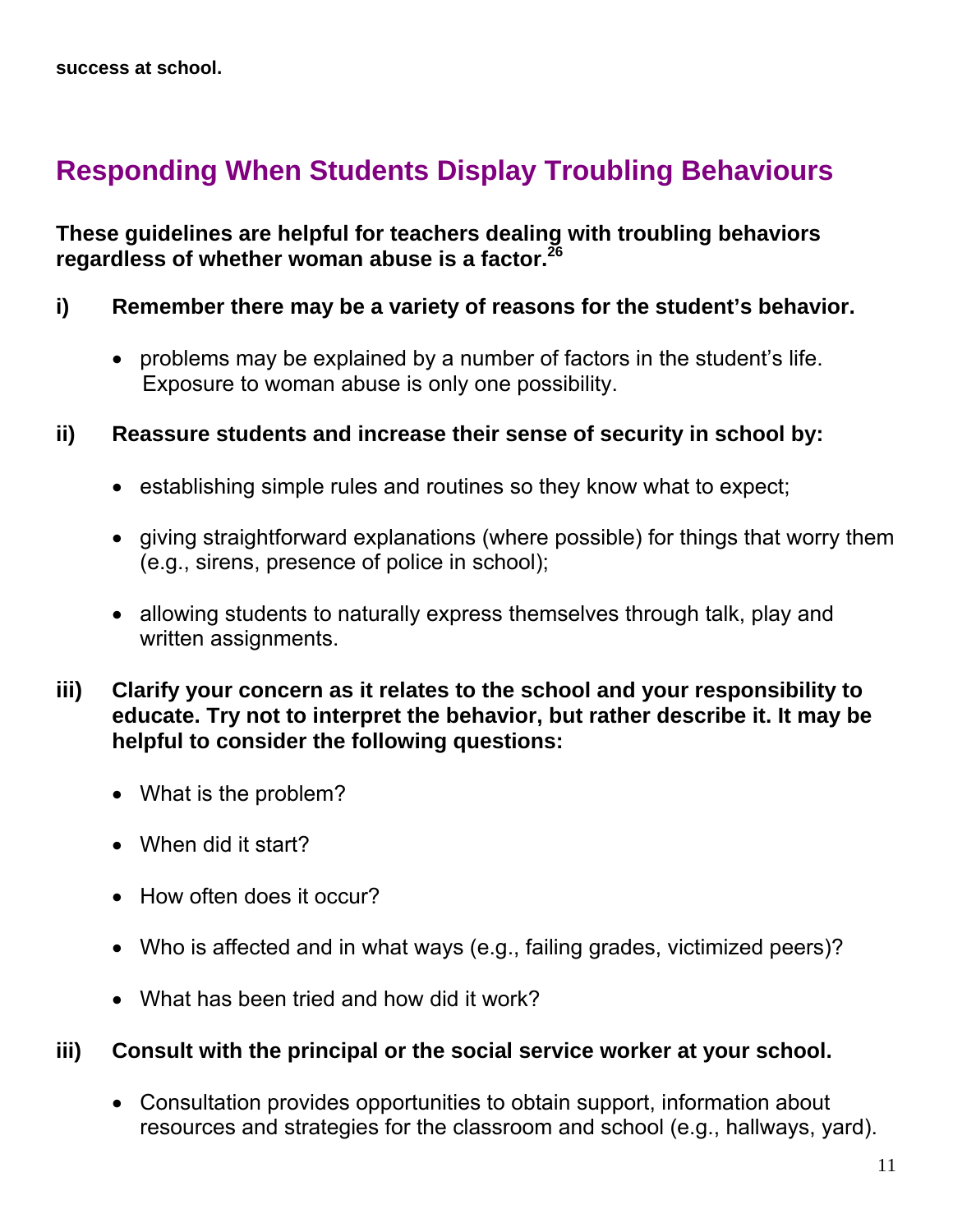# **Responding (continued)**

## **v) Talk to the student's parent.**

- Express your concerns as they relate to the education of this student or others in a supportive and non-threatening manner.
- Ask the parent what she/he is noticing at home and whether she/he has any ideas about what might be contributing to the student's difficulty in school.
- Discuss possible ways to support the student (What can the parent do? What can you do?).

## **vi) Remember that it is often not easy to talk about family problems.**

• Woman abuse and other family problems are often treated with great secrecy. Sometimes the secrecy is a way of maintaining safety. By asking, you will have let the family know that you are concerned and willing to help. They may choose to talk to you in the future if they are experiencing violence or other problems that affect their child.

## **vii) Provide information on available resources.**

• Offer information about resources in the community that might assist the student and his/her family (e.g., women's shelter, domestic violence agency, child trauma/treatment program, cultural-linguistic interpretation services). (See page 25)

**We suggest parents be encouraged to seek assistance for their child from a physician or family counseling agency when the child**'**s behavior:** 

- **is physically harmful to the student or others (e.g., physically fighting with others, laying down on the street);**
- **is intense enough to interfere with the student**'**s day-today adjustment in school;**
- **does not respond to behavior management strategies;**
- **persists over time (3 to 6 weeks).**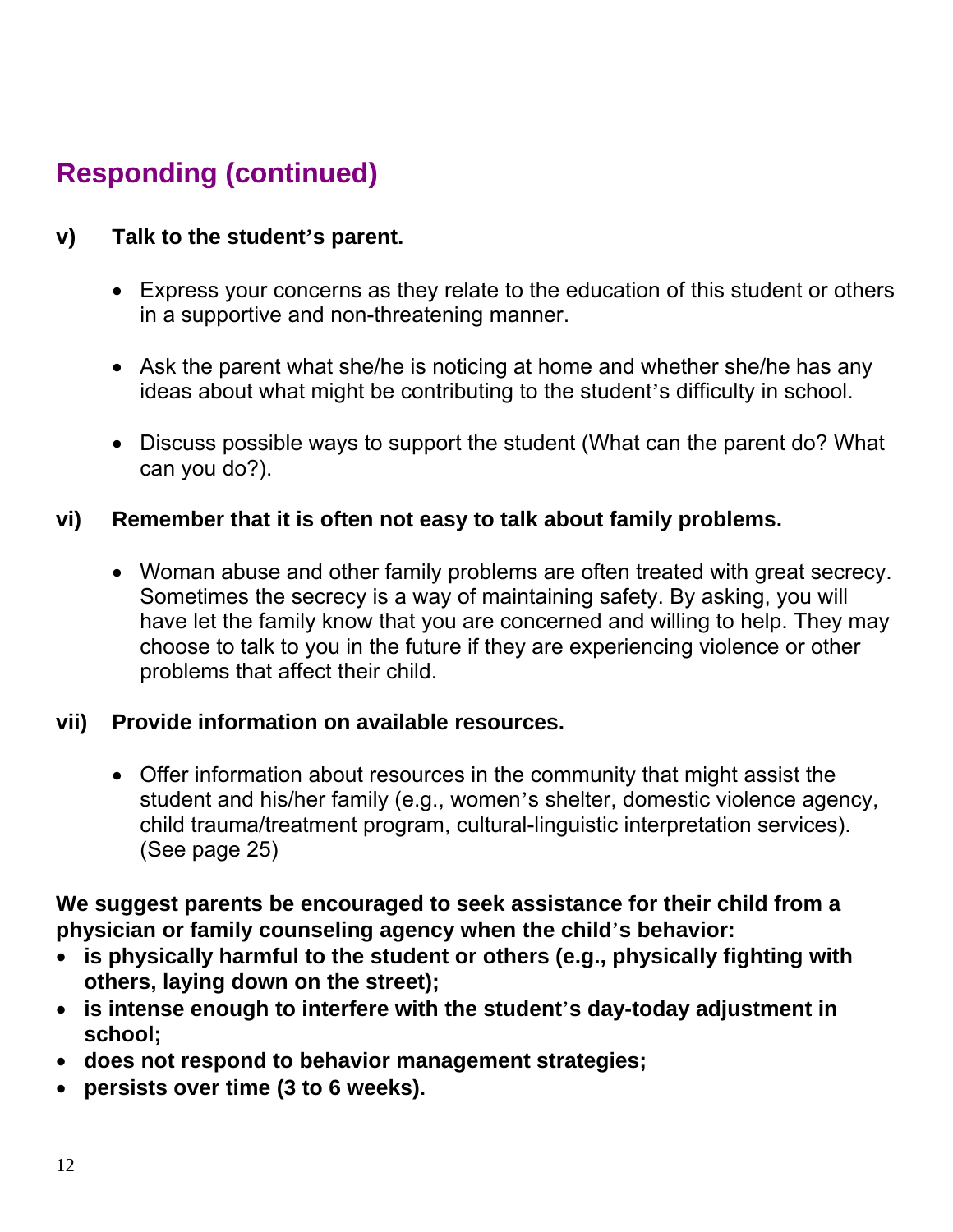# **Teaching Strategies**

**Students exposed to violence at home may benefit from specific teaching approaches and strategies. Fortunately, these approaches benefit most students and are likely already being used to some degree in your classroom. 26**

#### **i) Create a safe and low-stress environment that promotes respect toward others.**

- $\Rightarrow$  Establish an explicit norm against violence.
- $\Rightarrow$  Consistently enforce non-acceptance of violence.
- $\Rightarrow$  Teach and reward non-violent conflict-resolution and cooperation.
- $\Rightarrow$  Model nurturing respectful behavior and gender equality.
- $\Rightarrow$  Foster cooperation and reduce competition and situations where students may be humiliated (e.g., peers picking teams).

#### **ii) Provide positive experiences and activities to promote security, self-esteem and learning.**

- $\Rightarrow$  Verbally praise students for their efforts.
- $\Rightarrow$  Provide opportunities for fun.
- $\Rightarrow$  Assist students to recognize their strengths and to experience success.

#### **iii) Let students know what to expect.**

- $\Rightarrow$  Plan and prepare the students for visitors.
- $\Rightarrow$  Minimize last minute scheduling changes.
- $\Rightarrow$  Give advance notice of upcoming events.
- $\Rightarrow$  Give advance notice of upcoming lessons or activities that may touch on difficult experiences.

#### **iv) Increase positive connections to school.**

- $\Rightarrow$  Look for a match between the student's interests and/or strengths and the course (e.g., special project), school (e.g., assisting custodian), or extracurricular activity (e.g., club, sports).
- $\Rightarrow$  Strongly encourage participation.
- $\Rightarrow$  Enlist peer (e.g., cross-age mentor, tutor) and adult (e.g., staff, volunteers) support to provide encouragement and support to foster connection.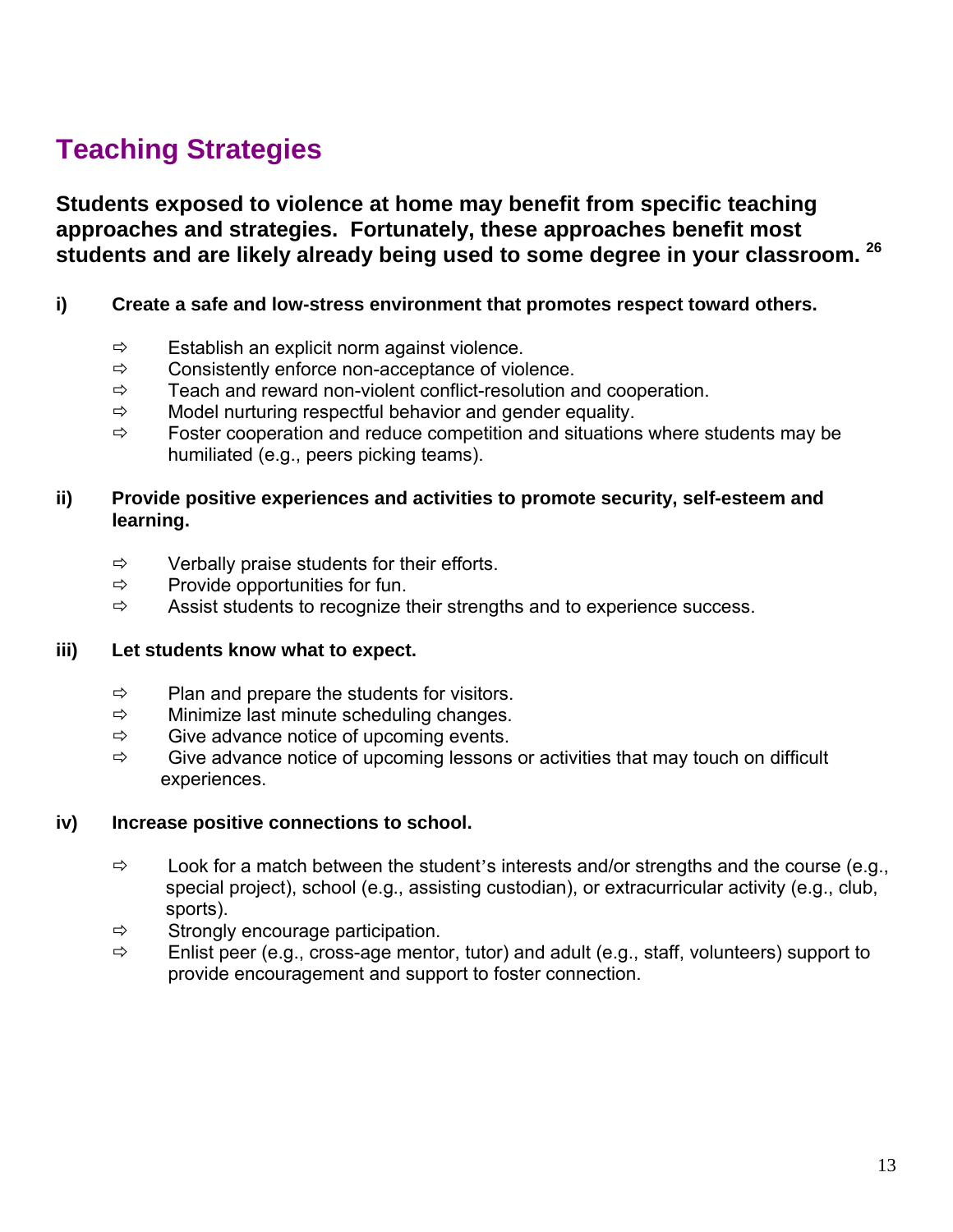# **Teaching Strategies (continued)**

#### **v) Use a variety of teaching strategies.**

- $\Rightarrow$  Provide time during the school day for homework completion when the student may be more able to attend and complete it.
- $\Rightarrow$  Use co-operative learning strategies that allow for more immediate feedback, occasions to share and small group opportunities.
- $\Rightarrow$  Consider ways of physically setting up your classroom to take a variety of learning styles into account.
- $\Rightarrow$  Check often for understanding to see if what you are saying or modeling is being heard and understood.
- $\Rightarrow$  Repeat information in a calm manner.
- $\Rightarrow$  Allow students to use learning aids such as tape recorders, calculators, reference charts, and word processors − as necessary.

#### **vi) Be aware that some activities or situations may remind students of troubling events associated with the violence in their homes.**

- $\Rightarrow$  Examples of events or themes that may be difficult for children living with violence include:
	- raised voices
	- alcohol/drug prevention
	- making something new to give to a parent
	- violence prevention education
	- peer fights

"School served as my shelter from many storms... Teachers opened doors to worlds for me that the rest of my life had slammed shut."**<sup>16</sup>**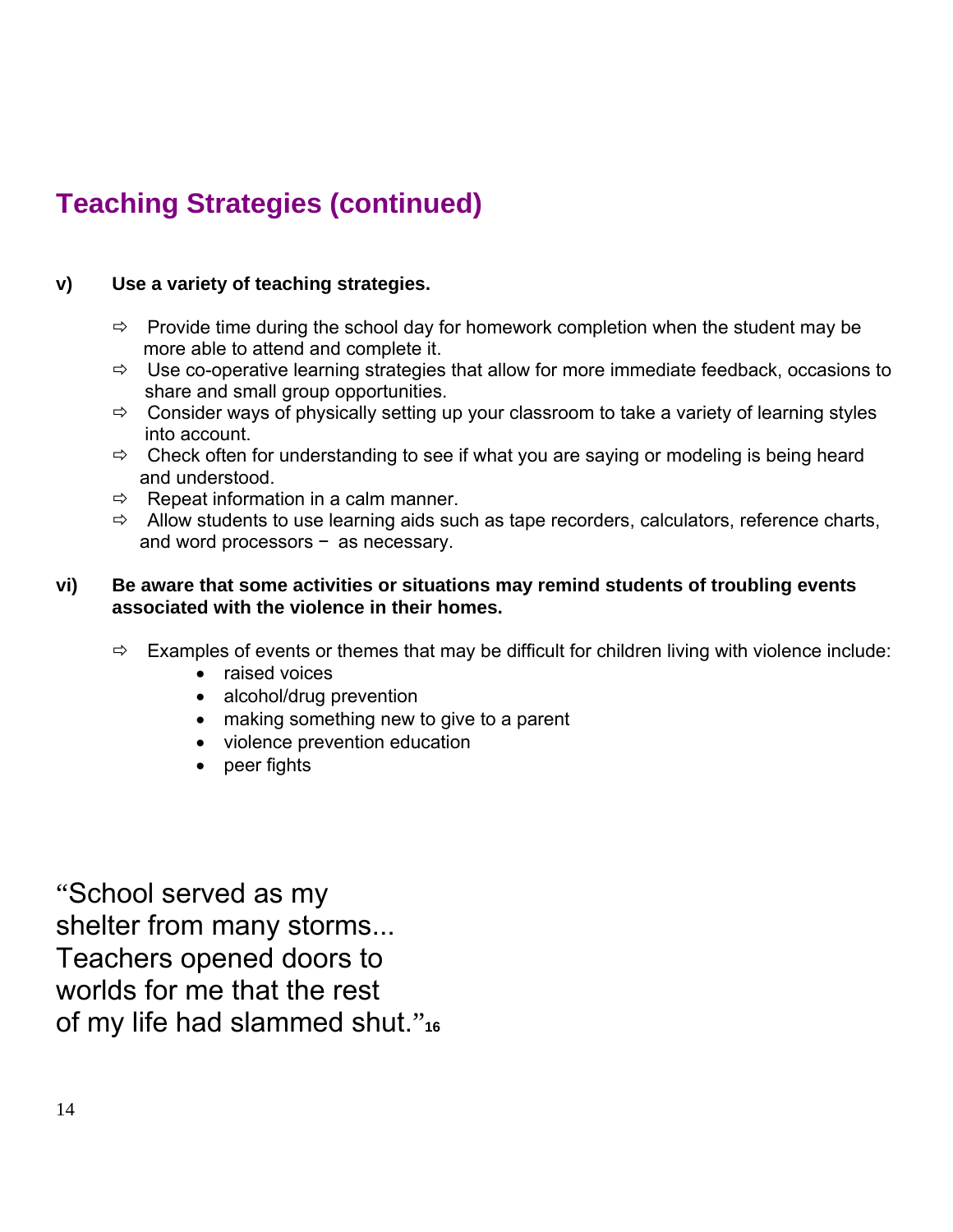# **School and Community Partnerships**

## **Links between schools and other community agencies helping families experiencing woman abuse.**

- Building relationships with shelters, legal advocacy programs, counseling services, police services and violence against women prevention agencies will be beneficial.
- These links help address gaps that can exist in the broader system and enable school personnel to provide accurate referral information to mothers about resources.
- Working relationships and protocols between schools and shelters will make consultation regarding the needs of the students easier. Personnel working at shelters are an excellent source of support, information and advice.
- In many communities there are local coordinating committees or councils that focus on violence against women. These committees may offer opportunities for networking, and may have sub-committees focused on the needs of children and adolescents.

## **When students are living with their mother at a shelter:**

#### **Make necessary allowances around school assignments.**

 $\Rightarrow$  It may be difficult to complete assignments because of circumstances at the shelter (e.g., lack of quiet space) and the student's emotional state.

#### **Cooperate with the safety plan that may have been developed in conjunction with their mother.**

 $\Rightarrow$  Children and adolescents may have helped develop a plan that may include where they must go when transported to school (e.g., office or yard) and what to do if the abusive parent comes to the school. It is important for every staff member at the school to be aware of this plan. This may involve protocols established with the shelter and police for crisis situations (e.g., hostile parent without visitation rights demands to see the student).

#### **Be aware of any school policies and procedures in case a crisis situation occurs.**

 $\Rightarrow$  Policies that include procedures for dealing with these difficult and distressing situations are helpful (e.g., Who will call the police? Who will stay with the student? Where will the student be taken until the police arrive?). The goal is to maximize the safety and minimize the emotional distress of all students, parent(s), staff members and school visitors.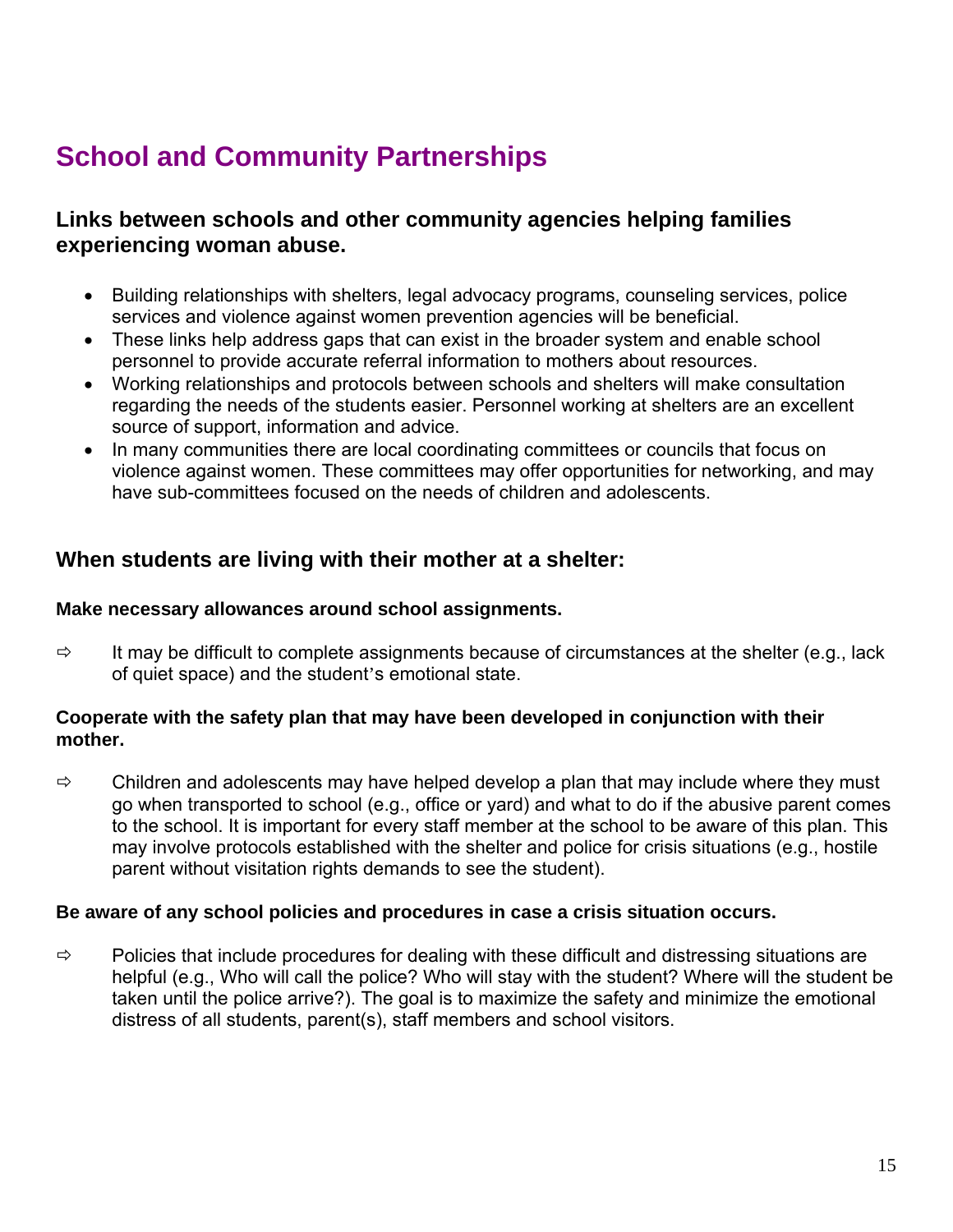# **When a Parent is a Victim of Woman Abuse**

**When you are planning to talk to a mother who maybe a victim of woman abuse: <sup>26</sup>**

### **i) Find a safe time and place to talk to the mother.**

 $\Rightarrow$  Try calling the mother. When she answers the phone, ask if this is a good time to talk about her son's/daughter's progress in school. Offer her the opportunity to come to the school to talk. If you leave a message, do not refer to problems at home as this could endanger the adult victim and/or the student.

#### **ii) Share your concerns about the student.**

 $\Rightarrow$  Talk to her about your concerns from the view of her child's education and adjustment at school.

#### **iii) Be supportive and provide information about community resources.**

 $\Rightarrow$  It may be very difficult for a mother to hear that her son or daughter has let someone outside of the family know about the abuse. The parent may be worried about difficult situations that may result from the disclosure, including increased safety concerns. She may respond to you with anger or denial. It is important to remain supportive and provide information (see pages 25 & 26). You may choose to highlight that her child was not trying to be disloyal or to create trouble. Most adult victims want to, and have tried to, protect their children.

### **iv) Encourage the mother to contact the local woman abuse program for support and help with planning for her safety.**

 $\Rightarrow$  Provide the women with contact phone numbers or information on additional safety measures. Offer her the opportunity to call and provide a phone and privacy. If possible, follow up to see if she has made the connection.

## **v) Reassure her that you will not speak with the alleged abuser about your concerns.**

 $\Rightarrow$  Talking to the alleged abuser about your concerns may endanger the youth or the victimized parent. Your reassurance that you will not discuss issues related to violence with the abusive partner may relieve some of the concern the parent may be experiencing as a result of the disclosure.

#### **vii) Determine whether you have an obligation to report to the CAS.**  (See pages 19 & 20.)

 $\Rightarrow$  If the adult victim is suspected of maltreating the child (e.g., physical abuse), contact CAS without discussing your concerns with the adult victim. Otherwise, share your concern, and when necessary, your obligation to report.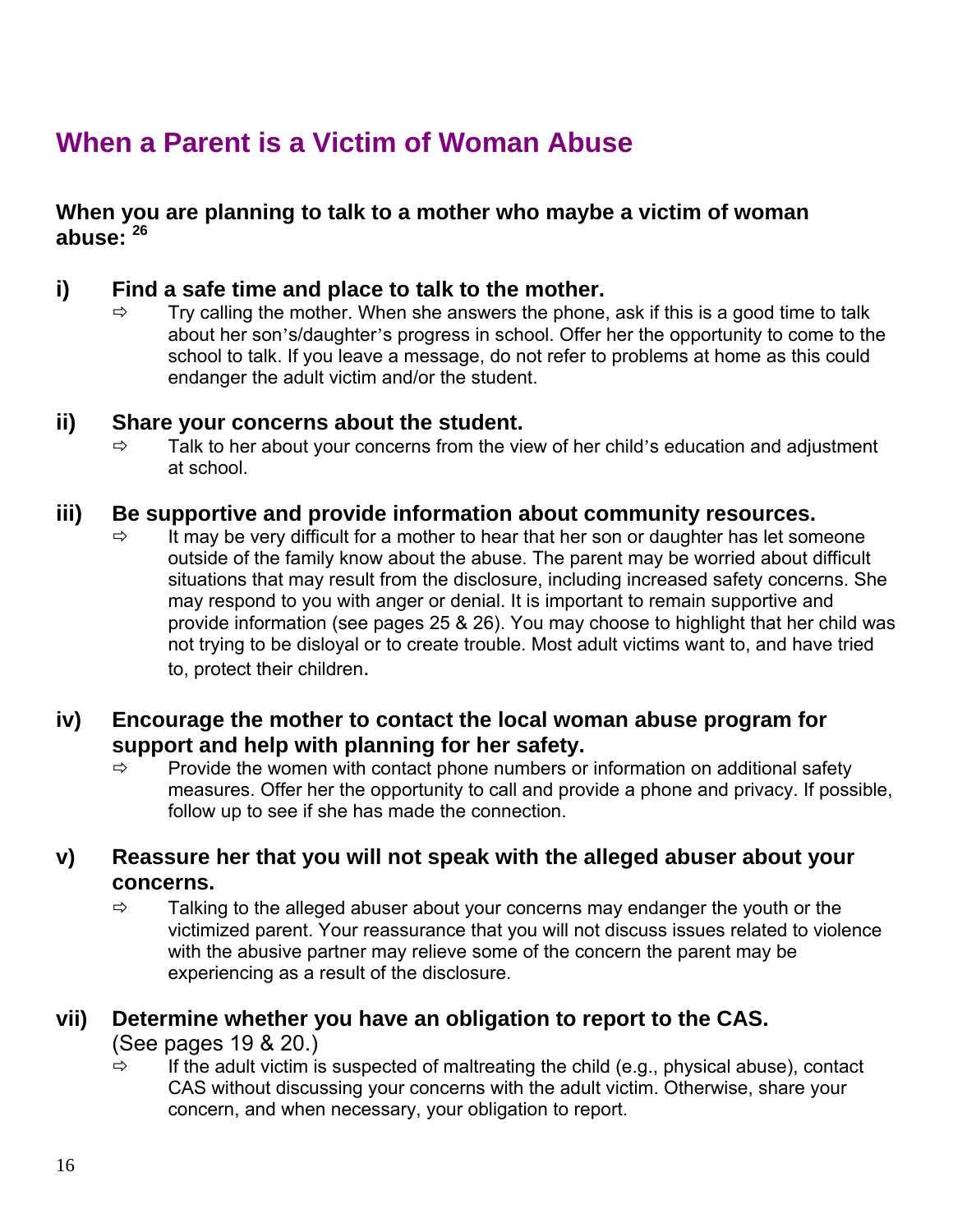# **Ways to Support a Student Who Makes a Disclosure**

**Teachers may receive disclosures about violence in the home from students, but may have limited information on how to support these young people. The following guidelines are offered to enhance your ability and confidence to respond in ways that help students when disclosures occur. 26 (Guidelines to assist with later decision making and formal responses are on pages 19 and 20.)** 

#### **i) Let the student know the limits of confidentiality.**

 $\Rightarrow$  Inform students when you cannot keep information confidential (e.g., if someone is being abused; if someone plans to harm self or others). What you say will be influenced by the legislation in your jurisdiction and school policies.

#### **ii) Allow the student to tell his/her story.**

 $\Rightarrow$  It usually helps young people to talk with a trusted adult about the violence or troubling events in their lives.

#### **iii) Do not pressure the student to talk.**

 $\Rightarrow$  It is important to remember that your role is not to gather evidence or to investigate the situation. Your role is to listen and to acknowledge the feelings the student is sharing.

#### **iv) Reassure the student.**

- $\Rightarrow$  If students disclose a troubling incident at home directly to you, reassure them by validating their feelings (e.g., "Sounds like that was scary for you. Are you okay?"). Depending on the situation, it may also be helpful to let them know that you are glad they told you, that the violence is not their fault, and that no one should be hurt.
- $\Rightarrow$  Older students may ask you to not say anything to anyone about what they have told you. It is important for you to let them know if you need to tell people who can help them and others to be safe.

#### **v) Inform the student of what you are going to do.**

 $\Rightarrow$  Students are likely to feel relieved but vulnerable following a disclosure. The troubling situation they are dealing with may also have left them feeling powerless. Letting students know what steps you are taking and when you will talk to them can decrease their anxiety.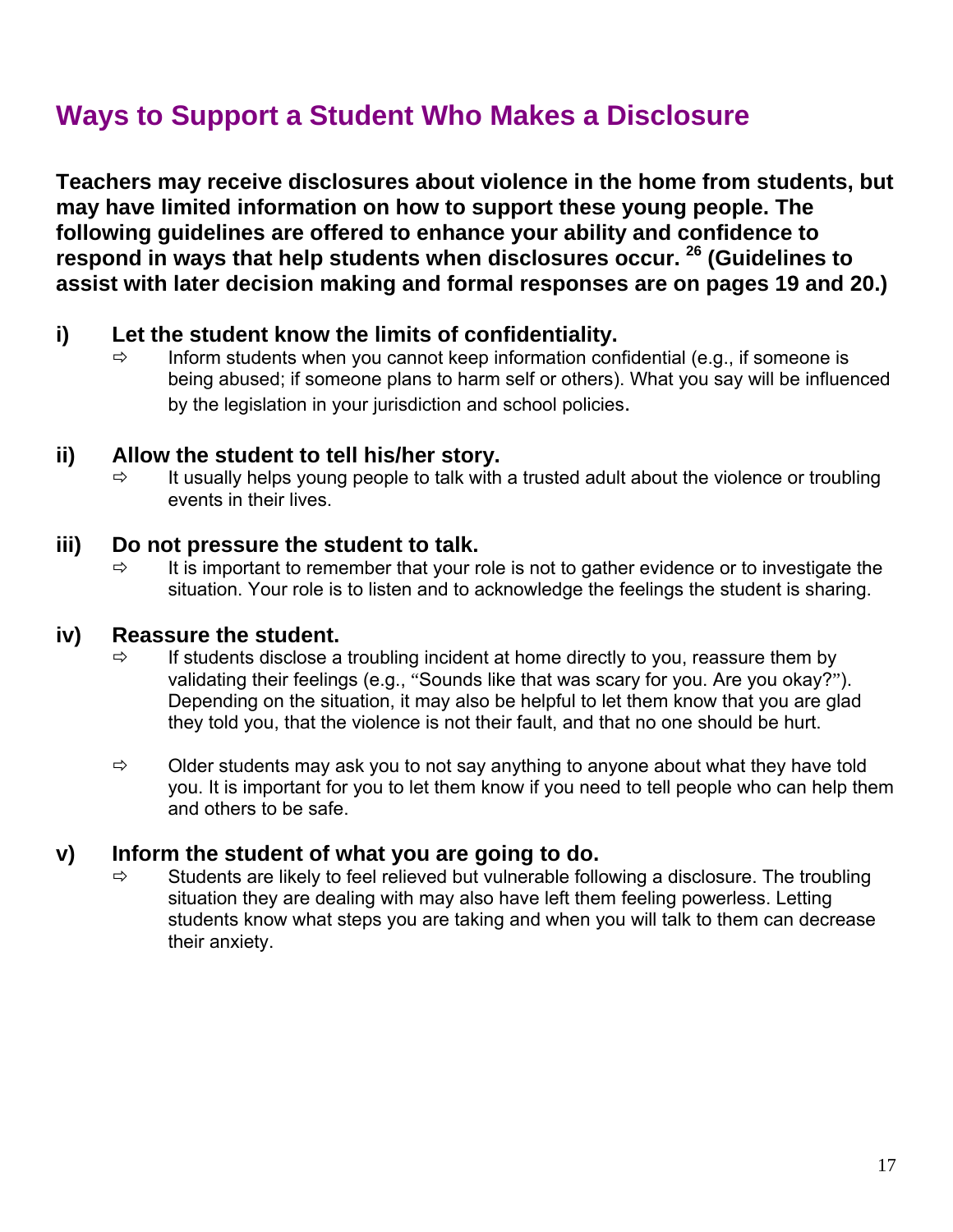# **Ways to Support (continued)**

#### **vi) Support the student in making choices whenever possible.**

 $\Rightarrow$  Students do not have control of the troubling situation. You can increase their sense of control by offering them choices. For example, some students will want time away from the class after making a disclosure and may prefer to sit in the library. Others may wish to re-join their class. Whenever possible, support students sense of what they need at this time.

#### **vii) Do not criticize or speak negatively about the abusive parent.**

 $\Rightarrow$  Young people often have confused or mixed feelings about the batterer. They may hate the abuse but like the "fun" times they also share with the abusive parent. Children and adolescents can feel very angry at and loyal to a parent at the same time. If you criticize the offending parent, feelings of loyalty and protectiveness toward the parent may cause the youth to feel that he/she cannot talk about the abuse.

#### **viii) Do not make commitments to the student that you cannot honor.**

 $\Rightarrow$  Sometimes teachers are so moved by a student's situation and want so much to protect and reassure the youth, they make statements that they cannot follow through on. Examples include comments such as: "I will keep you safe"; "I won't let him hurt your mother anymore"; "I won't tell anyone what you told me". While clearly well intended, such commitments can diminish a student's trust in others when he/she discovers the statements are untrue. This may cause a young person to believe that no one can help and it is not worth telling anyone about the upsetting things happening at home.

**The student may choose this time to disclose because changes in circumstances have tipped the balance so that the youth**'**s typical coping strategies are strained. Responding supportively to students making disclosures may increase their sense of security and their willingness to share concerns or seek help in the future.**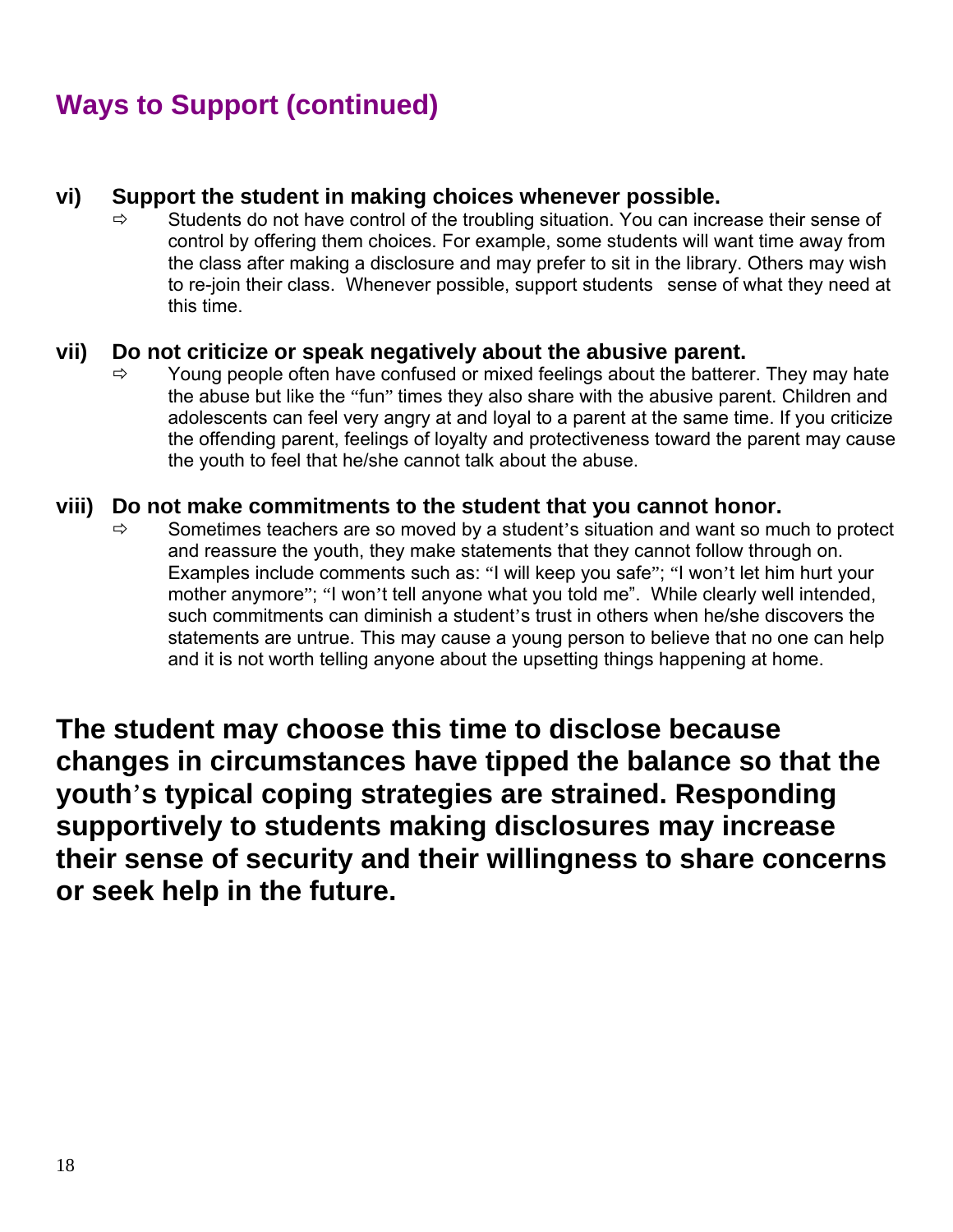# **Reporting to the Chilidren's Aid Society\***

## **Children's Aid Societies are mandated to protect children at risk at harm.**

## **We all have a legal obligation to report promptly to a Children's Aid Society (CAS) if we suspect a child is or may be in need of protection from abuse or neglect.**

- $\Rightarrow$  The Child & Family Services Act (CFSA) defines the term "child in need of protection" and it includes physical, sexual and emotional abuse, neglect, anad risk of harm.
- $\Rightarrow$  Skilled social workers at the CAS evaluate each sitsuation individually to determine if a child is in need of protection.

#### **Woman Abuse**

- $\Rightarrow$  You may suspect that a child's mother is being abused by her partner. In Ontario, this is not one of the reasons you have to call the CAS, unless you suspect that the child is at risk of harm. This includes risk to physical safety and risk of emotional harm.
- $\Rightarrow$  According to the CFSA, a child is in need of protection if they are suffering emotional harm (i.e., unaddressed and serious levels of anxiety, depression, withdrawal, selfdestructive, aggressive behaviour or delayed development)

#### **Who Makes the Referral?**

- $\Rightarrow$  The person who has the reasonable grounds to suspect that a child is or may be in need of protection must make the report directly.
- $\Rightarrow$  Do not delegate this responsibility.

#### **What if I am not Sure?**

- $\Rightarrow$  You do not need to be sure that a child is or may be in need of protection to make a report.
- $\Rightarrow$  "Reasonable grounds" are what an average person, given his or her training, background and experience, exercising normal and honest judgment, would suspect.
- Ö **You can call the CAS and provide the details of your concerns, without giving names. They will say if you have to make a formal report.**

#### **For more information, see** *How and When to Report Abuse or Neglect* **from the Ontario Association of Children's Aid Societies. (**www.oacas.org**)**

*\* Reprinted with permission from Baker, L.L. & Cunningham, A. (2005). Learning to Listen, Learning to Help: Understanding Woman Abuse and its Effects on Children. London, ON: Centre for Children & Families in the Justice System*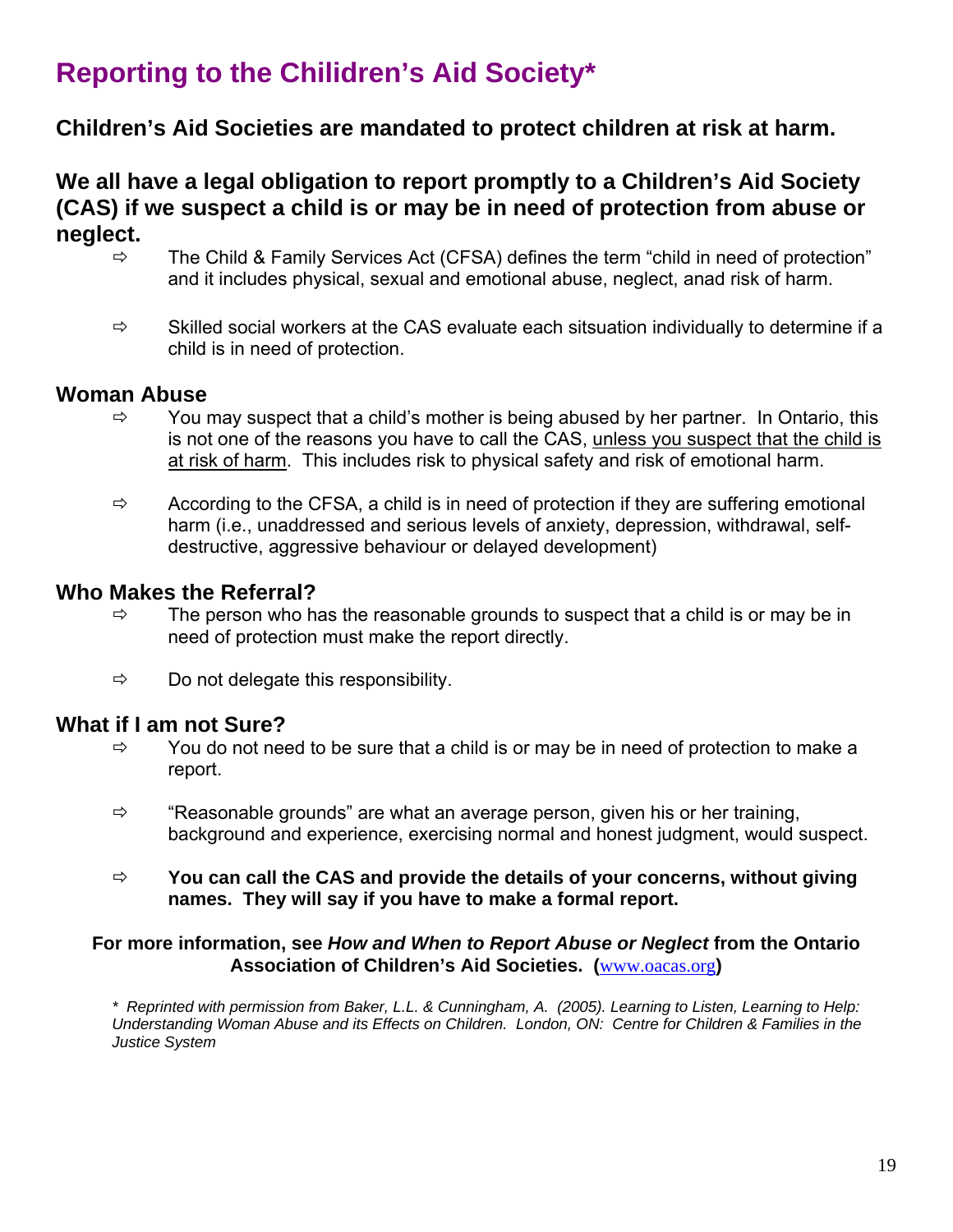# **Reporting Guidelines**

## **When making a report to the CAS, consider the following: <sup>26</sup>**

#### **i) Before making the report:**

- $\Rightarrow$  Let the youth/disclosing parent know of your reporting requirement, provide support and address any concerns - especially those related to safety (e.g., "I know someone who can help you and your Mom. I'll tell her.").
- $\Rightarrow$  Consult the designated agency authority (usually a principal).
- $\Rightarrow$  Ensure you have up-to-date information about the student that the CAS worker will require (e.g., name, DOB, address, parents' names).

#### **ii) Making the report:**

- $\Rightarrow$  Report disclosure information and any relevant background information (e.g., previous concerns by the school).
- $\Rightarrow$  Ask and record what CAS will do and when.
- $\Rightarrow$  Record the date, time and name of the CAS worker who received the report.
- $\Rightarrow$  Report the information in a way that encourages CAS to consider the safety of the mother in its investigation and report.

#### **iii) After making the report:**

- $\Rightarrow$  Reassure the student and let him/her know what to expect (e.g., "Mary Green is going to come to visit you after lunch. She helps kids and their parents stay safe.").
- $\Rightarrow$  Inform others according to school policy requirements (e.g., school staff involved with the child, the parent).
- $\Rightarrow$  Document the disclosure and your response according to school policy.
- $\Rightarrow$  If appropriate and in collaboration with CAS, make a referral to the social service worker/counselor associated with your school for ongoing support/follow-up (may not be an available resource for many schools).

(Note: These guidelines relate to students that fall within the age range (i.e., under 16 years) covered by the legislation relevant to child protection in Ontario – The Child & Family Services Act (CFSA).

**There may be times when your school policies and procedures seem to endanger the safety of the child, the adult victim, you or others. If this occurs, advise your principal immediately and seek consultation and direction from woman abuse agencies and the CAS in your area.**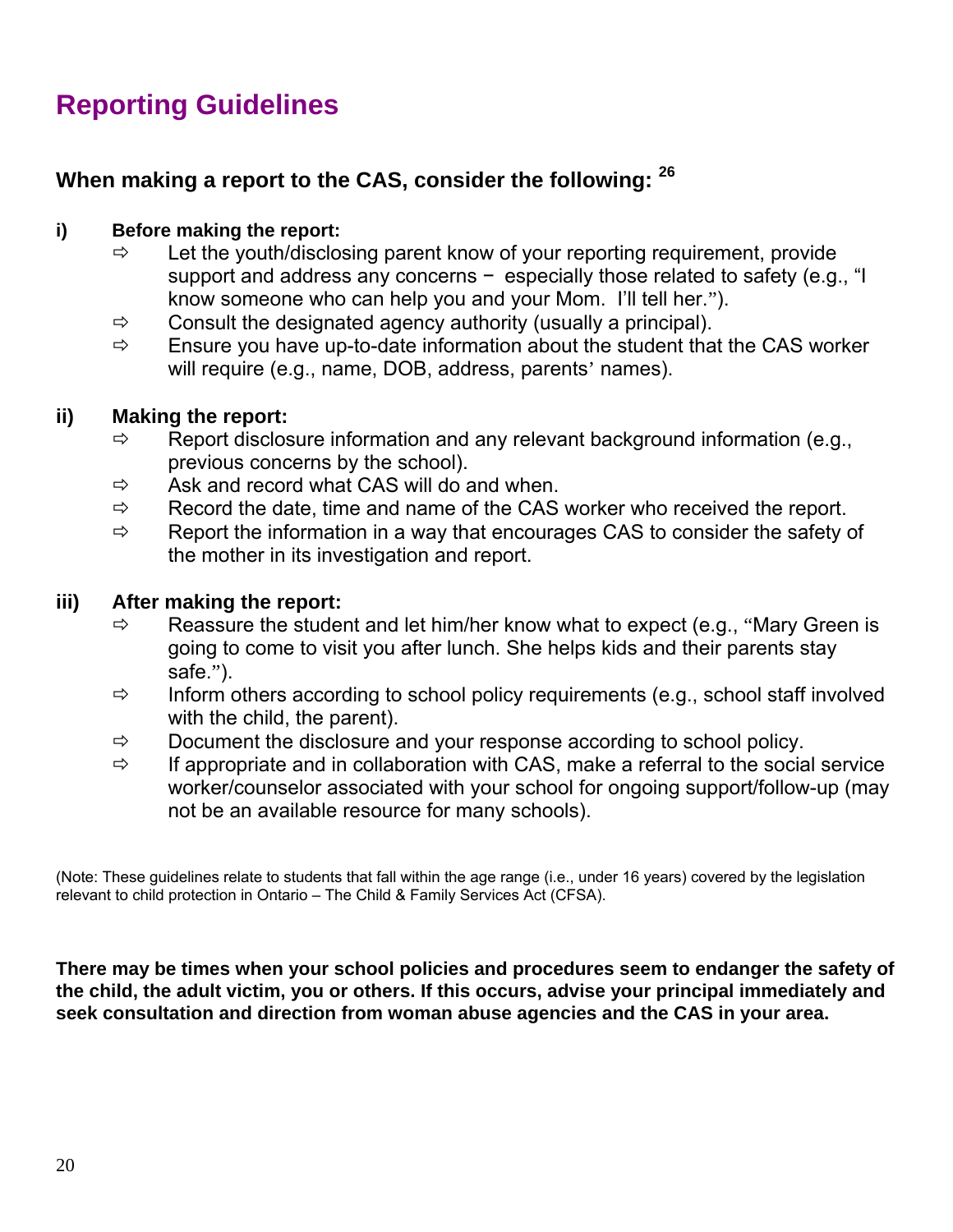# **Safety Planning**

### **Transportation Arrangements**

- $\Rightarrow$  It is essential that you know who can pick up the student and who can not.
- $\Rightarrow$  Have a plan in the event a parent who is not allowed attempts to pick up a student (e.g., who will stay with the student, who will call the police, who will explain to the parent that the police have been contacted).
- $\Rightarrow$  Copies of court papers need to be on file to stop a non-custodial parent from picking up the student. You may need to explain this to the mother and encourage her to seek legal counsel in cases where there are no court documents identifying which parent is the legal guardian and/or issues of access.
- $\Rightarrow$  Depending on the risk, some children being transported from shelters may need to go into the school building until class begins.

#### **Handling parent-attended events where woman abuse is an issue:**

- $\Rightarrow$  Focus on the student and the student's participation in the event.
- $\Rightarrow$  Obtain copies of legal documents that state changes in guardianship, custody and access arrangements (e.g., custody and visitation agreement, restraining order).
- $\Rightarrow$  Do not inadvertently blame either parent for whatever situation unfolds when talking with the student.
- $\Rightarrow$  Be aware of your attitudes and feelings toward each parent and the current situation This will help to safeguard against your attitudes and feelings leading to unhelpful or nonprofessional practice.
- $\Rightarrow$  Be prepared to be flexible to support solutions that maximize comfort and safety for students, their families, and staff (e.g., separate parent conferences with the father and the mother).
- $\Rightarrow$  You (or your principal) need to be prepared to make decisions about limiting access to school functions by a parent whose behavior jeopardizes the safety and well-being of students and their teachers.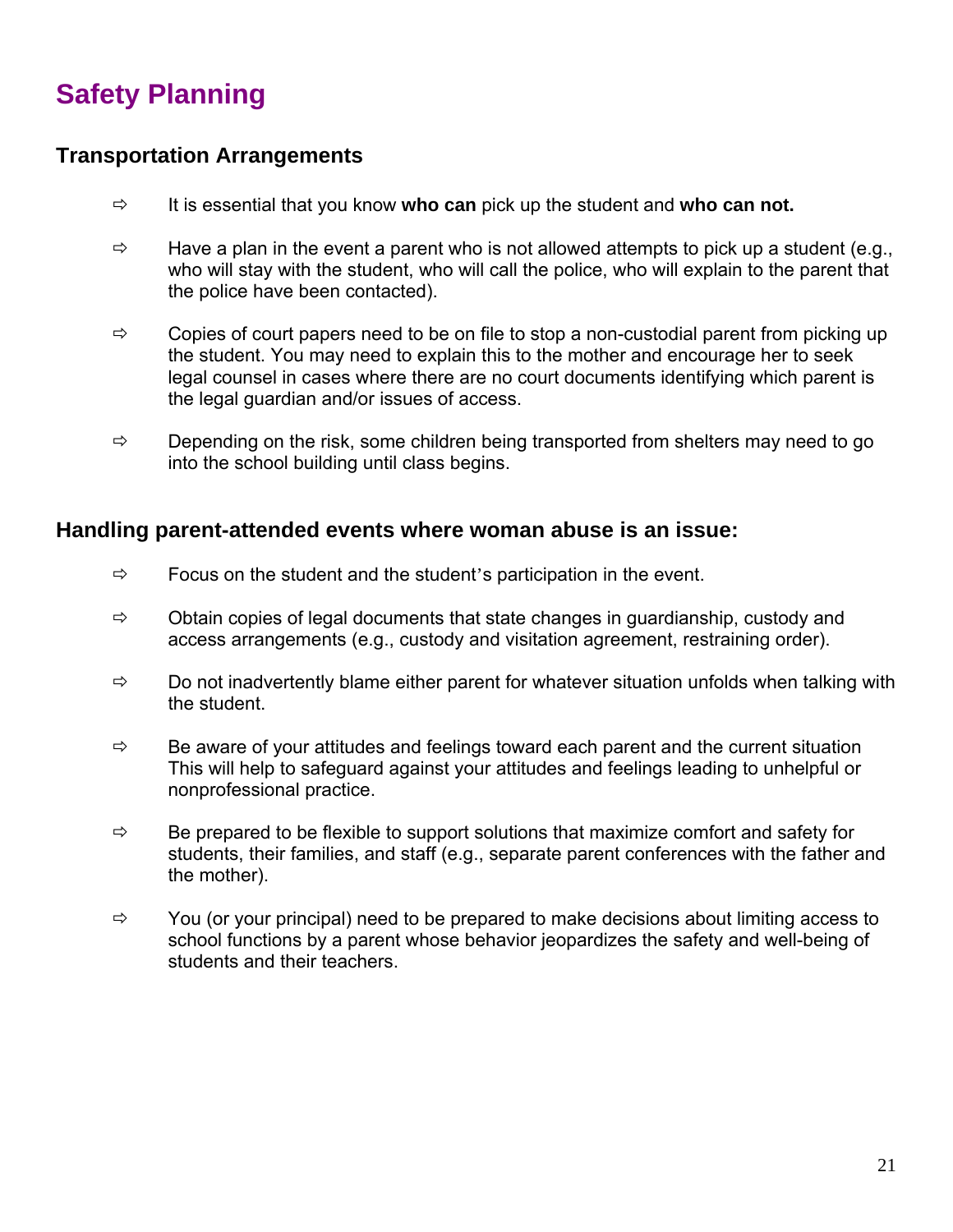# **Community Responses**

## **Community responses to woman abuse should:**

- $\Rightarrow$  provide safety;
- $\Rightarrow$  foster the emotional well-being of all victims;
- $\Rightarrow$  hold perpetrators accountable through legal sanctions and batterer s programs;
- $\Rightarrow$  provide a continuum of coordinated services that are accessible regardless of a client s language and culture (e.g., cultural linguistic interpreters);
- $\Rightarrow$  promote prevention efforts (school programs, public awareness campaigns) as a long-term strategy for social change.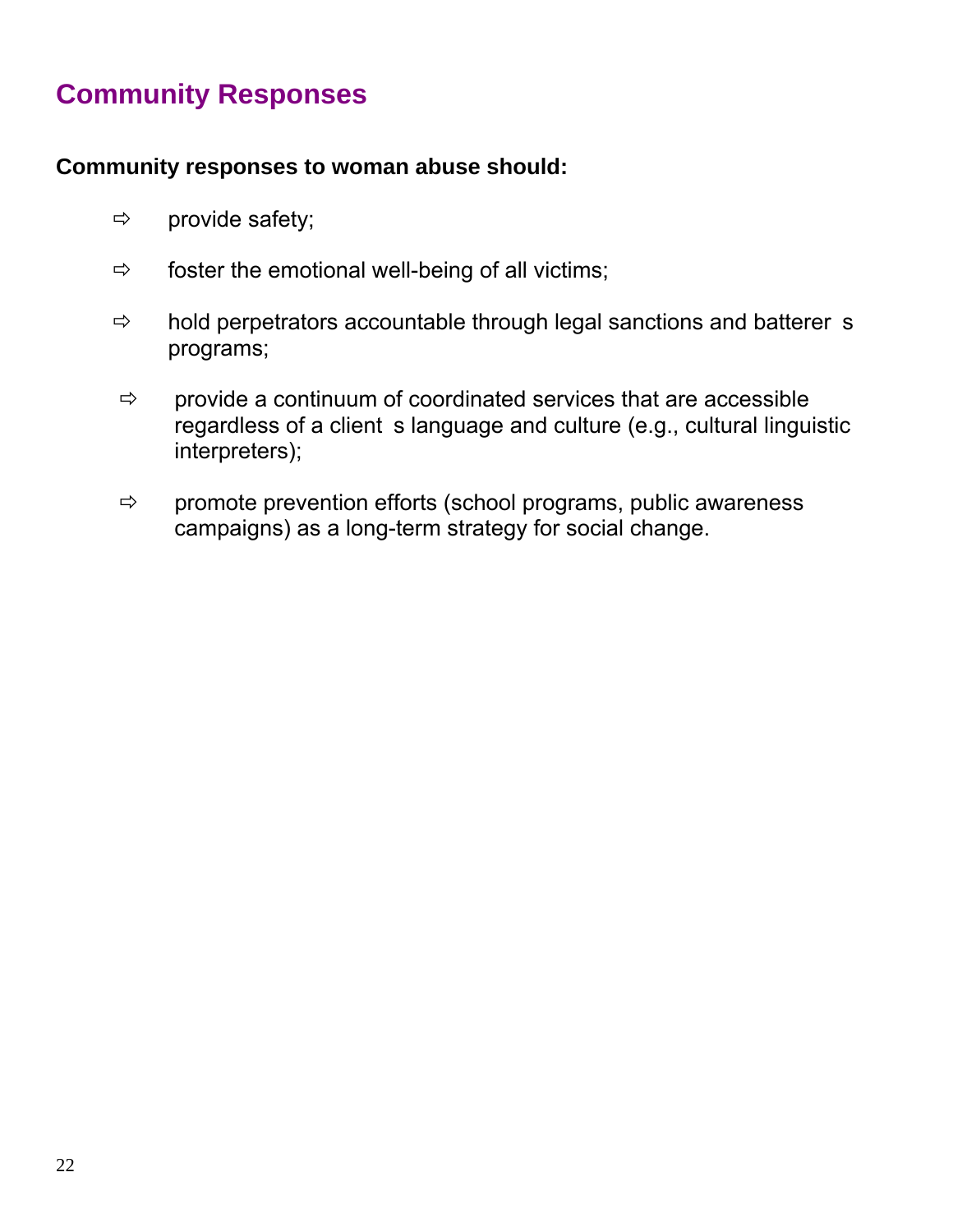# **School-Based Violence Prevention**

**While violence prevention benefits all students, it may be especially important for those exposed to violence. For example, a safe school environment may be a haven away from stressors at home.17 Anti-bullying or healthy dating relationship programs may teach conflict resolution skills that provide alternatives to what is modeled at home.18 Teachers play an important role in advocating for, implementing and sustaining school-based violence prevention.<sup>19</sup>**

## **What can teachers do?**

- **Learn about violence in relationships, how it impacts students, and school-based prevention. For example:** 
	- $\Rightarrow$  Seek out professional development on topics such as children exposed to domestic violence, bullying, dating violence and school-based prevention.
- **Continually work to develop school practices that are inclusive and promote students' sense of belonging and availability for learning. For example:** 
	- $\Rightarrow$  Model inclusiveness.
	- $\Rightarrow$  Provide sports activities for all students, not only for the few who make the school teams.
	- $\Rightarrow$  Address "cool-kid cliques" or "gangs" that abuse and silence others (e.g., separate classes or lunch hours, cross peer mentors/tutors).
	- $\Rightarrow$  Develop strategies to engage and foster connections (e.g., academic, social, athletic) for all students to the school.
- **Make helping create a safe school in and out of your classroom a priority. For example:**
	- $\Rightarrow$  Consistently enforce and "bring to life" a school code of conduct that defines and promotes respectful behavior and provides an explicit norm against violence.
	- $\Rightarrow$  Establish peer mediation programs in which students learn to use conflict resolution skills in the halls and in the school yard.
	- $\Rightarrow$  Model respectful strategies for classroom management.
- **Help plan and/or support special violence awareness events for students. These events name and define violence, as well as increase awareness about different types of violence and its impact on victims. For example:** 
	- $\Rightarrow$  Plan assemblies featuring guest speakers whose lives have been touched by violence.
	- $\Rightarrow$  Organize a violence prevention fair.
	- $\Rightarrow$  Schedule theatre productions focused on violence prevention and debriefing sessions with older student facilitators.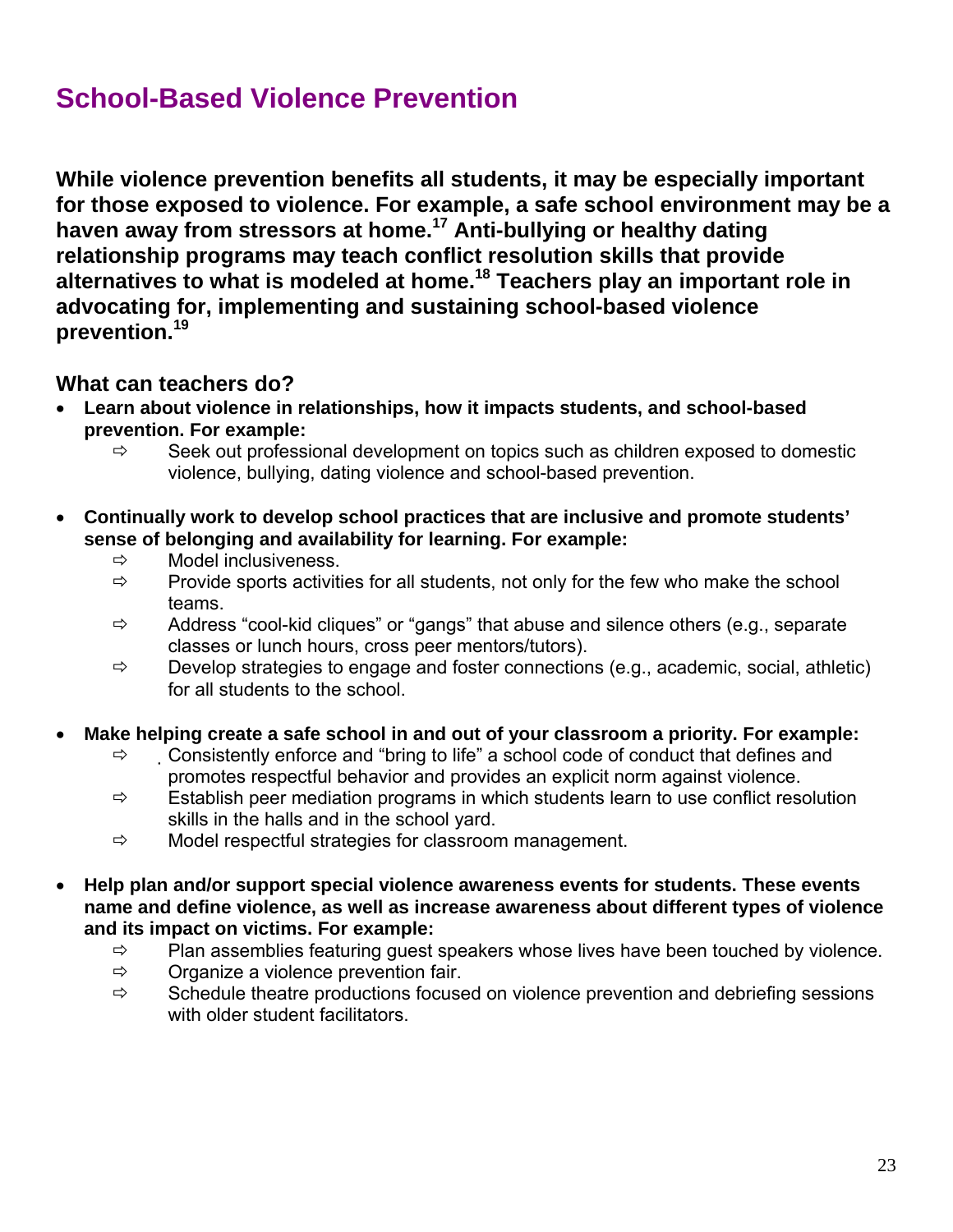# **Prevention (continued)**

- **Learn to effectively teach anti-violence curriculum, and/or effectively integrate antiviolence lessons into existing subject matter, without taking away from core academic learning. For example:** 
	- $\Rightarrow$  Plan a math lesson on gathering, graphing and interpreting data that uses results of student surveys on bullying.
	- $\Rightarrow$  Use the topic of dating violence for an English writing assignment to practice the five paragraph essay.
- **Develop strategies for coping with the stress associated with learning about students' exposure to violence and with being exposed to incidents of student violence. For example:** 
	- $\Rightarrow$  Find opportunities to professionally and confidentially debrief.
	- $\Rightarrow$  Develop supportive work environments that promote a balance between work and home.
	- $\Rightarrow$  Identify and celebrate successes.

#### **Examples of Resources**

#### **A School-Based Anti-Violence Program (ASAP)20:**

 $\Rightarrow$  Available through the Centre for Children and Families in the Justice System in London, Ontario, Canada, this violence prevention program encourages teachers, parents, students and community agencies to work together to create safe schools with zero tolerance for violence. There are program offerings for both elementary and secondary school children with appropriate curriculum and activities, as well as suggested resources. The program stresses the importance of educating teachers prior to embarking on prevention within the schools.

#### **The Second Step21:**

 $\Rightarrow$  Developed in Seattle, Washington, this program teaches children problem-solving and coping skills. The goal of the program is to increase empathy, self-control, anger awareness and management, and nonviolent conflict resolution and problem-solving.

#### **My Family and Me: Violence Free**<sup>22</sup>:

 $\Rightarrow$  This elementary school curriculum, developed by the Minnesota Coalition for Battered Women, labels different kinds of family violence and its effects, teaches children how to develop safety plans, increases awareness of the benefits of respect, equality and sharing power, encourages assertiveness and problemsolving skills, and helps children learn how to affirm their own self-worth.

#### **The Fourth "R"23,24:**

 $\Rightarrow$  The *Fourth R* is a comprehensive school-based prevention program for adolescent risk behaviours. The foundation is a 21-lession skilled-based curriculum that promotes healthy relationships and targets violence (bullying, peer and dating violence, high risk sexual behaviour and substance use among adolescents. The contention of the *Fourth R* is that relationship skills can be taught in the same way as reading, writing, and arithmetic. Furthermore, given the plethora of negative relationship models available to teens, it is crucial that adolescents be exposed to healthy alternatives, and equipped with the skills to engage in healthy relationships themselves. The *Fourth R* is comprised of three units: Personal Safety and Injury Prevention (peer and dating violence/bullying prevention), Healthy Growth and Sexuality, and Substance Use/Abuse. Each unit contains similar themes of value clarification, provision of information, decision-making and an extensive skill development component. Furthermore, connections among the three units are emphasized throughout.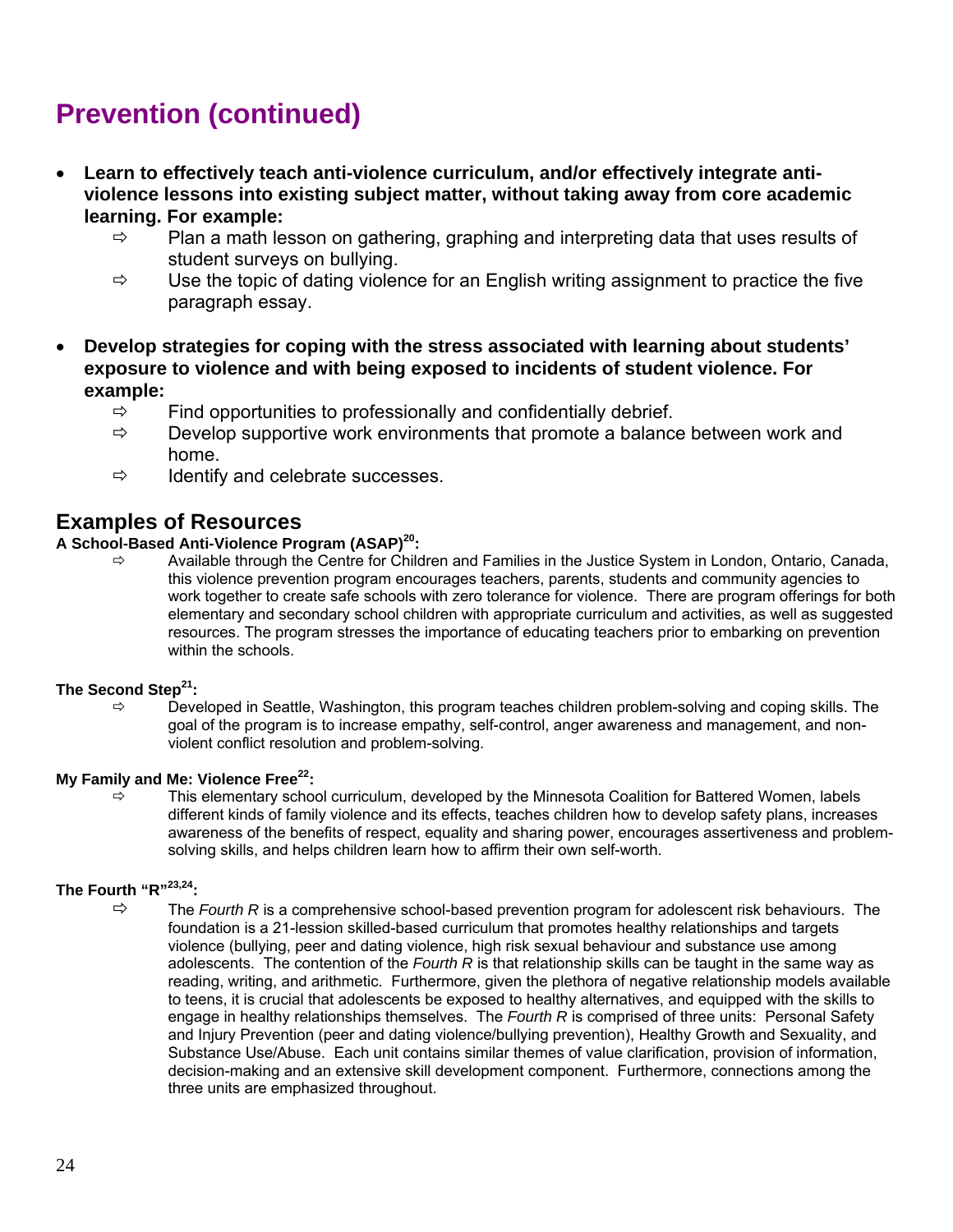# **Where to Go for Help**

**Important numbers and information to share with older students or parents as needed** 

**Fill in the Contact Numbers for your Community:** 

| <b>Women's Shelter</b>                             |
|----------------------------------------------------|
| <b>Womam Abuse Agency</b>                          |
| <b>Family Counseling Agency</b>                    |
| <b>Child Protection Services</b>                   |
| <b>Victim/Witness Program</b>                      |
| Hospital                                           |
| Police                                             |
| <b>Cultural-Linguistic Interpretation Services</b> |
| <b>Legal Aid</b>                                   |
| Batterer s Program                                 |
| <b>Child/Adolescent Trauma/Treatment Program</b>   |

## **For immediate assistance in an emergency, call the Police.\***

- For immediate assistance in an emergency or crisis situation
- Tell operator the problem and give your full name and address where the emergency is taking place
- Do not hang up the phone until the operator tells you to

*\* In many areas of Ontario, call 911 for emergency assistance.*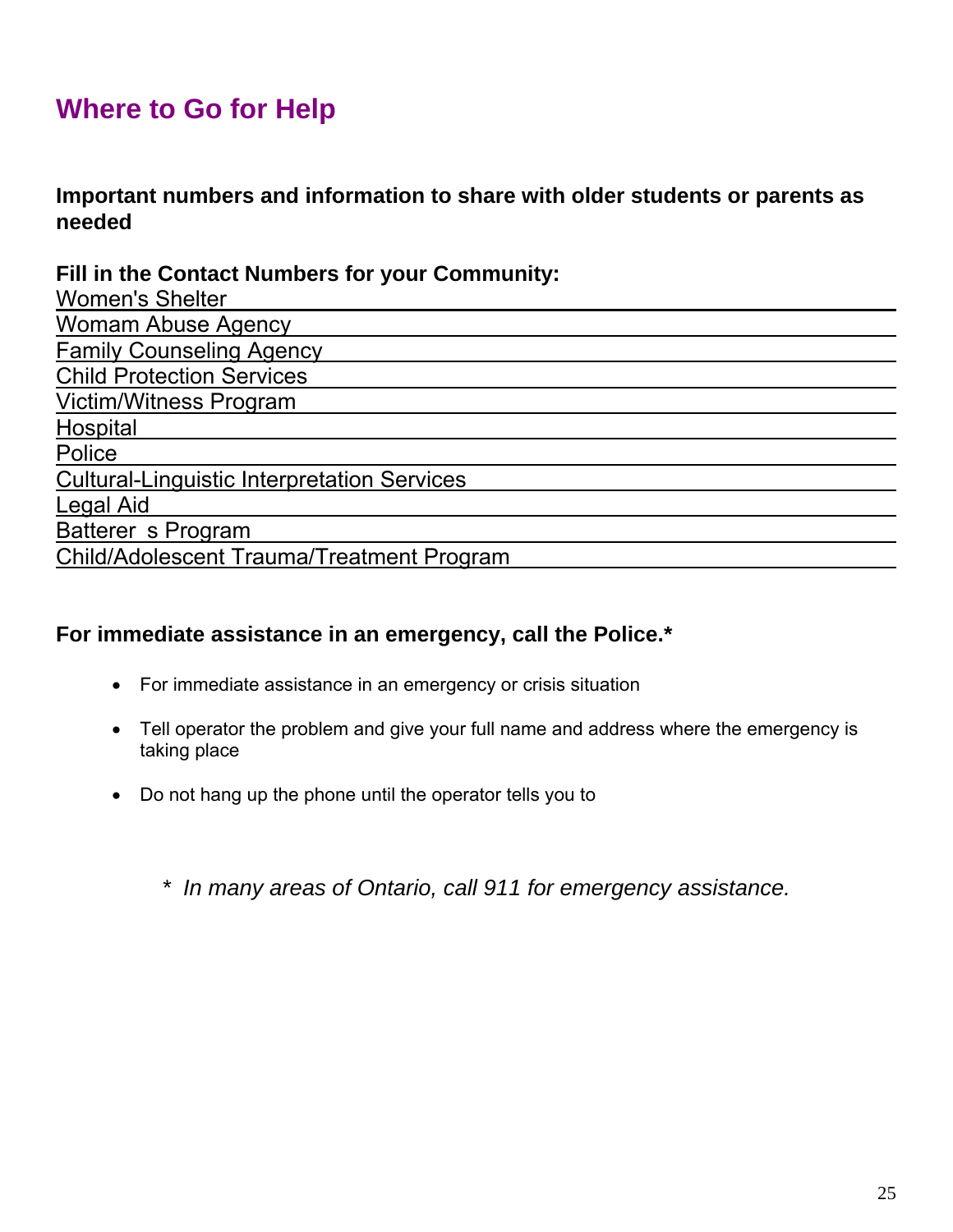## **Resources**

**Visit the following websites for additional information on woman abuse, including impacts, getting assistance, resources, prevention and training. The websites for these organizations contain links to other valuable resources.** 

**Centre for Children & Families in the Justice System**  www.lfcc.on.ca

**Education Wife Assault**  www.womanabuseprevention.com

**Metrac (Metro Action Committee on Violence Against Women and Children)**  www.metrac.org

**Ontario Women's Directorate**  www.ontariowomensdirectorate.gov.on.ca

**Ontario Women's Justice Network**  www.owjn.org

**Centres for Research on Violence Against Woman & Children in Canada Centre for Research on Violence Against Women and Children (Ontario)**  www.crvawc.ca

 **CRI-VIFF, Ecole de Service Social Universite de Montreal (Quebec)**  www.ulaval.ca/vrr/bd/regroupement/fiche/136.html

 **Feminist Research, Education, Development and Action Centre (FREDA) (British Columbia)**  www.harbour.sfu.ca/freda/

 **Muriel McQueen Fergusson Centre for Family Violence Research (New Brunswick)**  www.unbf.ca/arts/CFVR/

 **RESOLVE (Research & Education for Solutions to Violence & Abuse) (Alberta)**  www.umanitoba.ca/resolve/

**British Columbia Institute Against Family Violence**  www.bcifv.org

**National Aboriginal Circle against Family Violence**  www.nacaafv.ca

**Aboriginal Healing & Wellness Program (AHWS)**  www.gov.on.ca/CSS

**White Ribbon Campaign**  www.whiteribbon.ca

**Australian Domestic & Family Violence Clearinghouse**  www.austdvclearinghouse.unsw.edu.au

**National Criminal Justice Reference Service**  www.ncjrs.org

**MINCAVA (Minnesota Center Against Violence & Abuse)**  www.mincava.umn.edu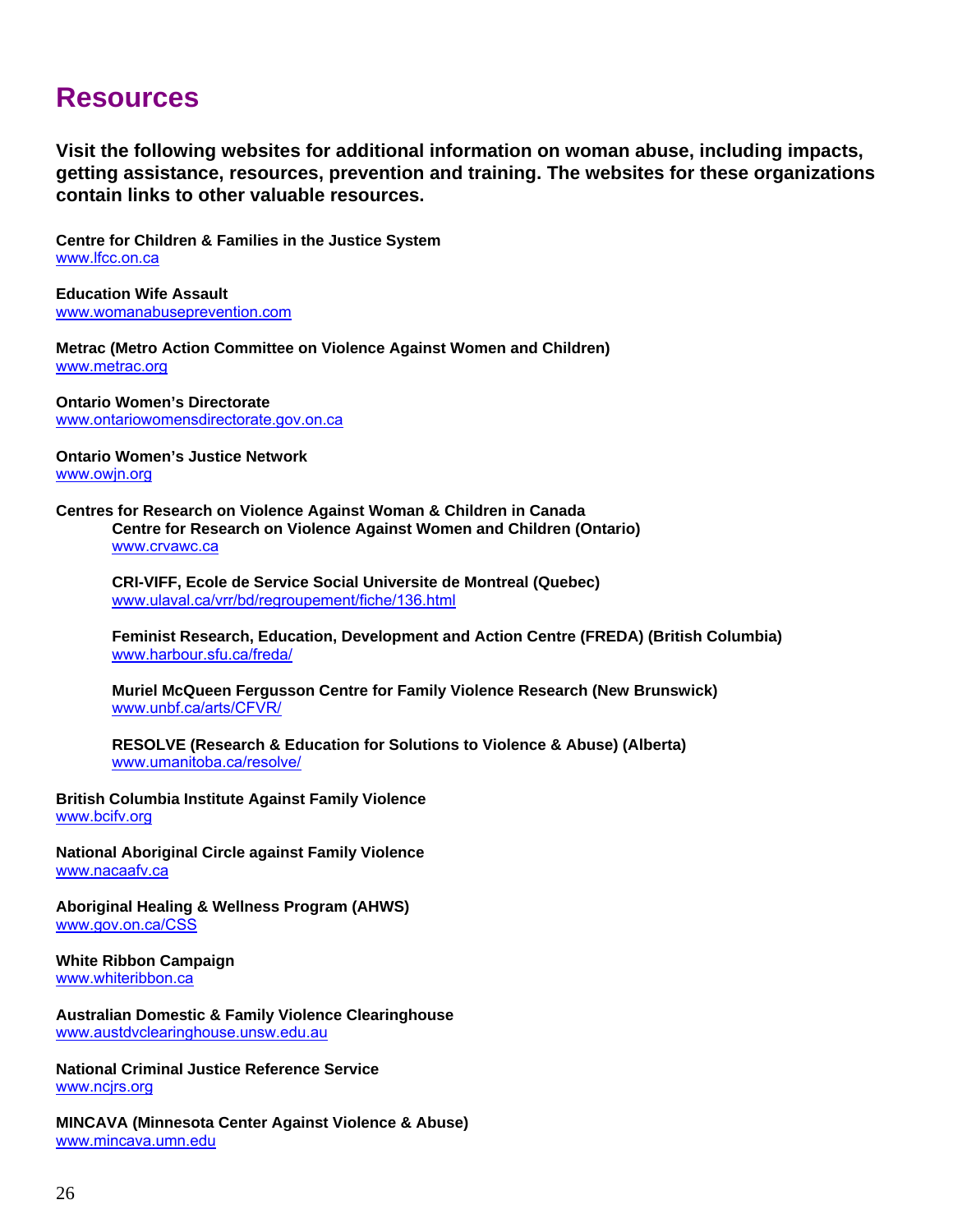# **References**

- 1 *Child Maltreatment 1997: Reports from the States to the National Child Abuse and Neglect Data System.* U.S. Department of Health and Human Services, Administration on Children, Youth and Families, 1997.
- 2 Fantuzzo, J., Boruch, R., Beriama, A., Atkins, M., & Marcus, S. (1997). Domestic violence and children: Prevalence and risk in five major U.S. cities. *Journal of the American Academy of Child and Adolescent Psychiatry, 36, 116-122*.
- 3 Huston, A.C., Donnerstine, F., Fairchild, H., Feshbach, N.D., Katz, P.A., Murray, J.P., Rubinstein, E.A., Wilcox, B.L., & Zuckerman, D. (1992). *Big World, Small Screen: The Role of Television in American Society.* Lincoln, NE: University of Nebraska Press.
- 4 *Safe from the Start: Taking Action on Children Exposed to Violence.* Summary. U.S. Department of Justice, Office of Justice Programs, Office of Juvenile Justice and Delinquency Prevention, November 2000.
- 5 Rossman, B.B.R., Hughes, H.M., & Rosenburg, M.S. (2000). *Children and Interparental Violence: The Impact of Exposure.*  Philadelphia, PA: Brunner/Mazel.
- 6 *Breaking the Cycle of Violence: Recommendations to Improve the Criminal Justice Response to Child Victims and Witnesses. Monograph.* U.S. Department of Justice, Office of Justice Programs, Office for Victims of Crime, June 1999, NCJ 176983.
- 7 Singer, M.I., Miller, D.B., Guo, S., Slovak, K., & Frierson, T. (1998). *The mental health consequences of childrens exposure to violence.* Cleveland. OH: Cayahoga County Community Mental Health Research Institute, Mandel School of Applied Social Services, Case Western Reserve University.
- 8 Thornberry, T. (1994). *Violent families and youth violence.* Program of Research on Causes and Correlates of Delinquency. Fact Sheet #21. Washington, D.C.: United States Department of Justice, Office of Juvenile Justice and Delinquency Prevention.
- 9 National Research Council. (1993). *Understanding Child Abuse and Neglect.* Washington, DC: National Academy Press.
- 10 Tjaden, P., & Thoennes, N. (November, 2000). *Full Report of Prevalence, Incidence and Consequences of Violence Against*  Women: Findings from the National Violence Against Women Survey. Washington, DC: National Institute of Justice, NCJ 183781.
- 11 Bachman, R., & Saltzman, L.E. (1995). *National Crime Victimization Survey, Violence Against Women: Estimates from the Redesigned Survey.* Washington, DC: United States Bureau of Justice Statistics, NCJ 154348.
- 12 Edleson, J.L. (1999). Childrens witnessing of adult domestic violence. *Journal of Interpersonal Violence, 14*(8), 839-870.
- 13 Graham-Bermann, S.A., & Levendosky, A.A. (1998). Traumatic stress symptoms in children of battered women. *Journal of Interpersonal Violence, 14,* 111-128.
- 14 Schechter, S., & Ganley, A.L. (1995). *Domestic Violence: A National Curriculum for Family Preservation Practitioners*. San Francisco, CA: Family Violence Prevention Fund.
- 15 Dawud-Noursi, S., Lamb, M.E., & Sternberg, K.J. (1998). The relations among domestic violence, peer relationships, and academic performance. In M. Lewis and C. Feiring (Eds.), *Family, Risk and Competence.* Mahwah, NJ: Lawrence Erlbaum Associates, Inc.
- 16 Johnston, A.G., (1993). *Between a Rock and a Hard Place.* U.S.A.: Signet.
- 17 Osofsky, J.D. (Ed.) (1997). *Children in a Violent Society.* New York: Guilford Press.
- 18 Sudermann, M., & Jaffe, P. (1993, August). *Dating violence among a sample of 1,567 highschool students.* Paper presented at the Annual Meeting of the American Psychological Association, Toronto, Ontario.
- 19 Jaffe, P., Sudermann, M., & Schiek, E. (1999). *A School-based Anti-violence Program:* Canada. In A.R. Morrison and M. Loreto Biehl (Eds.), *Too Close to Home: Domestic Violence in the Americas.* Washington, D.C.: Inter-America Development Bank.
- 20 Suderman M., Jaffe, P., Hastings (Shieck), E., (1996). *A.S.A.P.: A School-based Anti-violence Program.* London, ON: London Family Court Clinic.
- 21 Committee for Children (1990). *Second Step: A Violence Prevention Curriculum*. Seattle, WA.